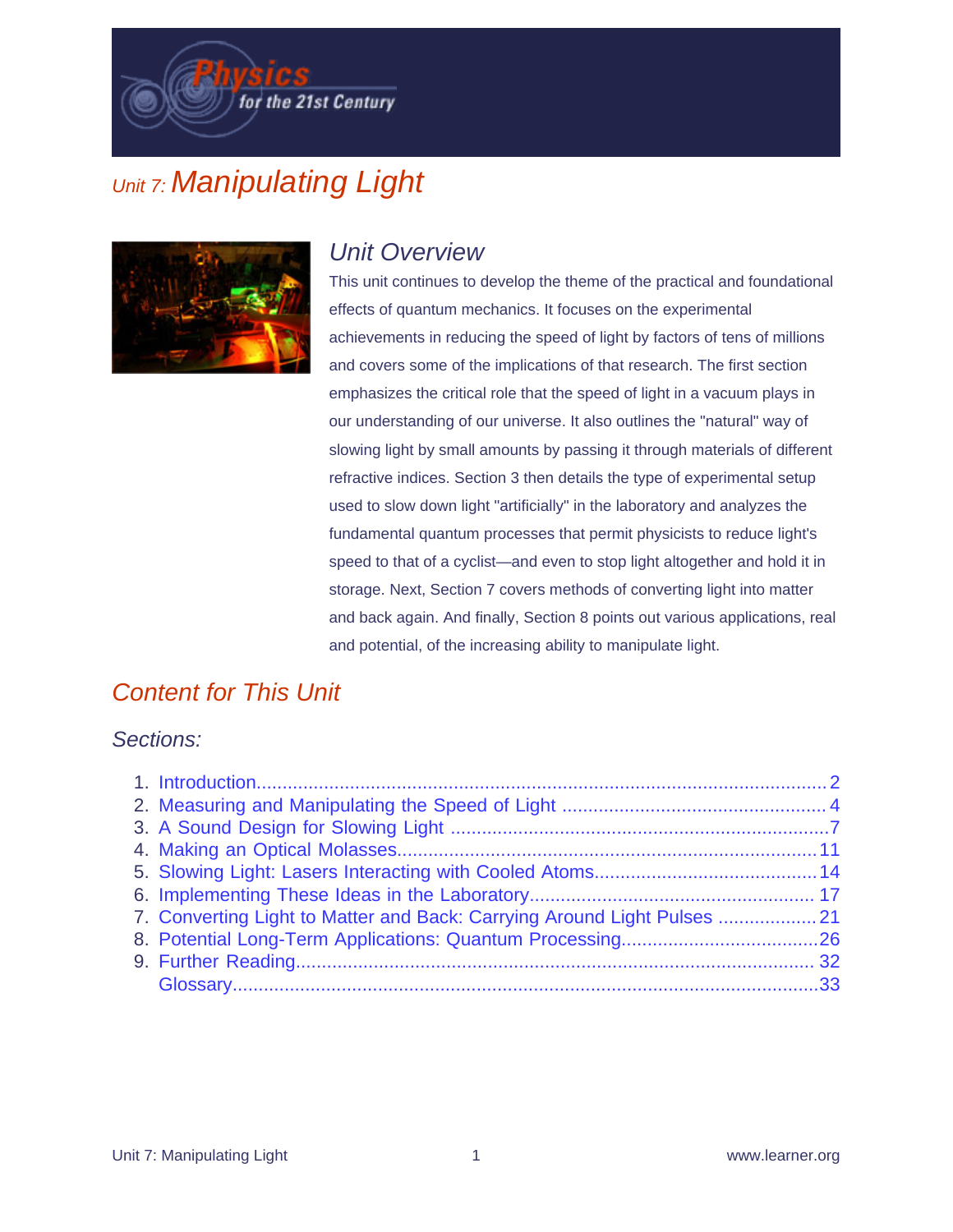

### Section 1: Introduction



**Figure 1:** Saint Hans bonfire—Midsummer celebration in Skagen, **Denmark Source:** Painting by P.S. Krøyer: Sct. Hans-blus på Skagen, 1906; owned by Skagen Museum.

Light has fascinated humans for thousands of years. In ancient times, summer solstice was a celebrated event. Even to this day, the midsummer solstice is considered one of the most important events of the year, particularly in the northern-most countries where the contrast between the amount of light in summer and winter is huge. Visible daylight is intense due to the proximity of the Earth to the Sun. The Sun is essentially a huge nuclear reactor, heated by the energy released by nuclear fusion. When something is hot, it radiates. The surface of the Sun is at a temperature of roughly 6000 K (roughly 10,000°F). Our eyes have adapted to be highly sensitive to the visible wavelengths emitted by the Sun that can penetrate the atmosphere and reach us here on Earth. The energy carried in sunlight keeps the Earth at a comfortable temperature and provides the energy to power essentially everything we do through photosynthesis in plants, algae, and bacteria—both the processing happening right now as well as what took place millions of years ago to produce the energy stored in fossil fuels: oil, gas, and coal.

The interaction of light with different substances has long been a subject of great interest, both for basic science and for technological applications. The manipulation of light with engineered materials forms the basis for much of the technology around us, ranging from eyeglasses to fiber-optic cables. Many of these applications rely on the fact that light travels at different speeds in different materials.

The speed of light therefore plays a special role that spans many aspects of physics and engineering. Understanding and exploiting the interaction between light and matter, which govern the speed of light in different media, are topics at the frontier of modern physics and applied science. The tools and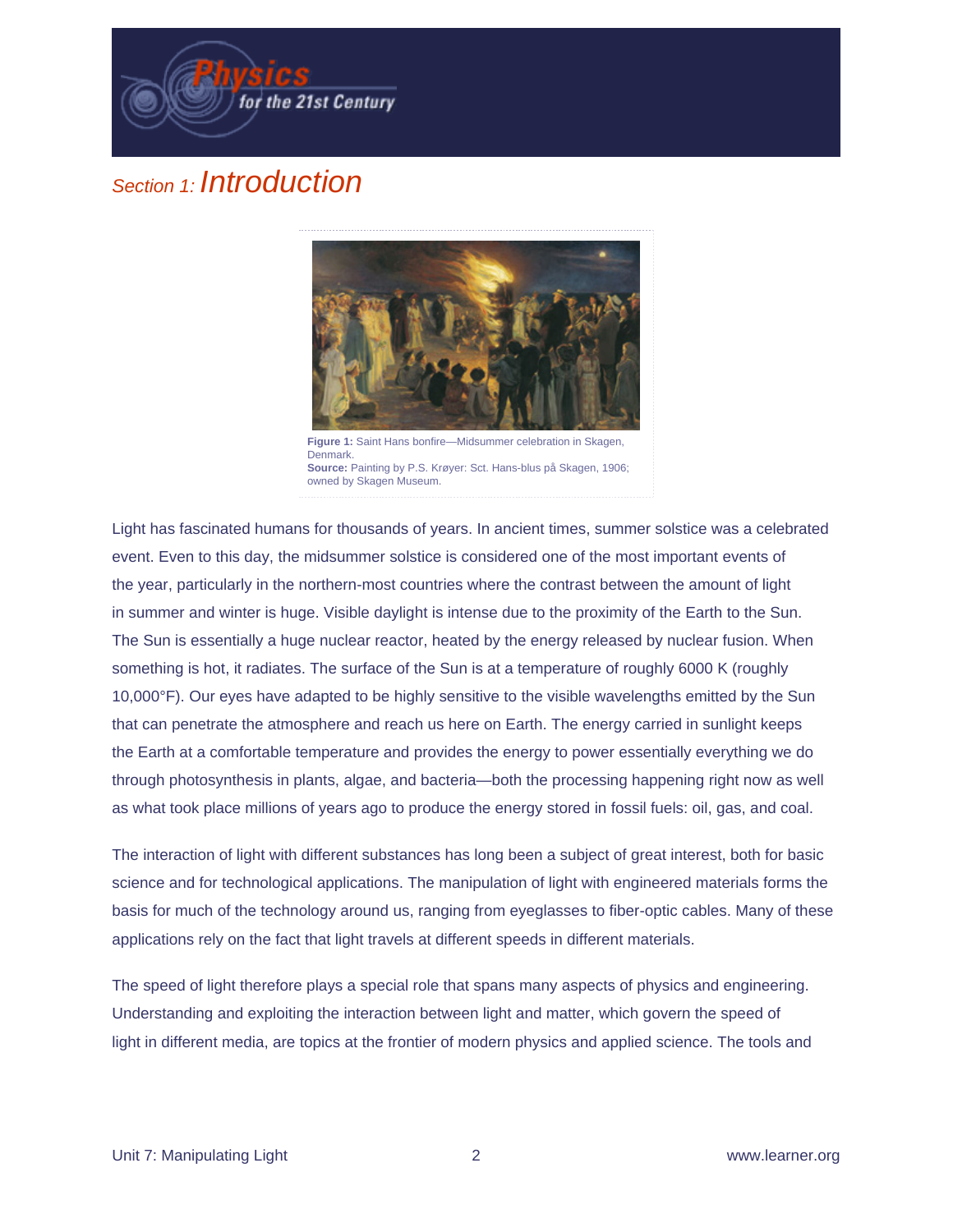

techniques employed to explore the subtle and often surprising interplay between light and matter include lasers, low-temperature techniques (cryogenics), low-noise electronics, optics, and nanofabrication.



**Figure 2:** Flight controllers Charles Duke (Capcom), Jim Lovell (backup CDR), and Fred Haise (backup LMP) during lunar module descent. **Source:** © NASA.

Light travels fast, but not infinitely fast. It takes about two and a half seconds for a pulse of light to make the roundtrip to the Moon and back. When NASA's ground control station was engaged in discussions with the Apollo astronauts at the Moon, the radio waves carrying the exchange traveled at light speed. The 2.5 second lag due to the radio waves moving at the finite speed of light produced noticeable delays in their conversations. Astronomers measure cosmic distances in terms of the time it takes light to traverse the cosmos. A [light-year](http://physics.digitalgizmo.com/courses/physics/glossary/definition.html?invariant=lightyears) is a measure of distance, not time: it's the length that light travels in a year. The closest star to the Sun is about four light-years away. For more down-to-Earth separations, a roundtrip at light speed from London to Los Angeles would take about 0.06 seconds.

So, if the upper limit to the speed of light is c, an astonishing 300 million meters per second (186,000 miles per second), how much can we slow it down? Light traveling in transparent materials moves more slowly than it does in a vacuum, but not by much. In air, light travels about 99.97% as fast as it does in a vacuum. The [index of refraction](http://physics.digitalgizmo.com/courses/physics/glossary/definition.html?invariant=index_refraction), n, of a material is the ratio between light's speed in empty space relative to its speed in the material. In a typical glass ( $n = 1.5$ ), the light is traveling about 67% as fast as it does in a vacuum. But can we do better? Can we slow light down to human speeds? Yes!

This unit explores the fascinating quest for finding ways to slow down and even stop light in the laboratory. Perhaps this extreme limit of manipulating light in materials could give rise to novel and profound technological applications.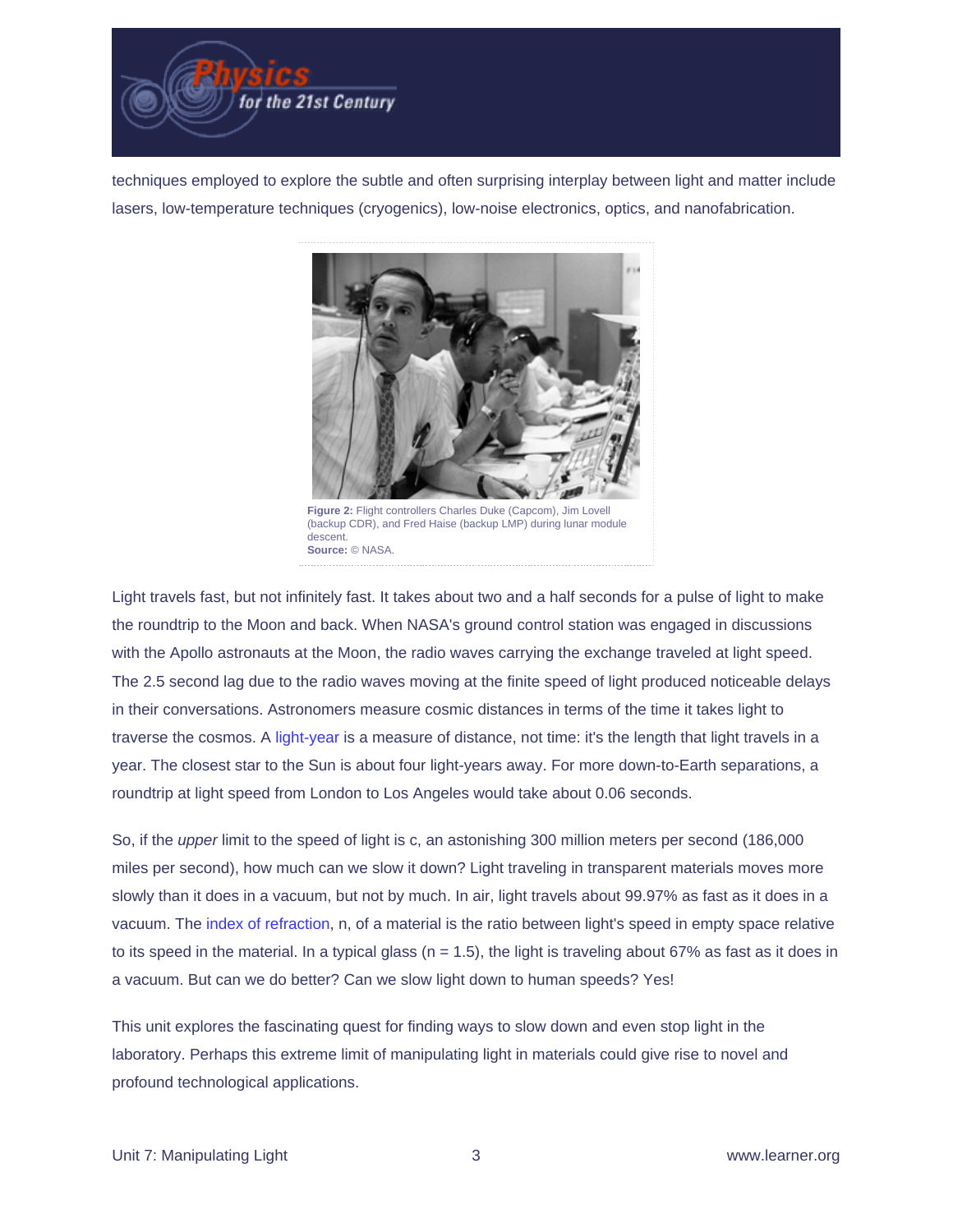Section 2: Measuring and Manipulating the Speed of Light

for the 21st Century

Interest in studying light, and in measuring its speed in different circumstances, has a long history. Back in the 1600s, Isaac Newton thought of light as consisting of material particles (corpuscles). But Thomas Young's experiments showed that light can interfere like merging ripples on a water surface. This vindicated Christiaan Huygens' earlier theory that light is a wave. Quantum mechanics has shown us that light has the properties of both a particle and a wave, as described in Unit 5.

Scientists originally believed that light travels infinitely fast. But in 1676, Ole Rømer discovered that the time elapsed between eclipses of Jupiter's moons was not constant. Instead, the period varied with the distance between Jupiter and the Earth. Rømer could explain this by assuming that the speed of light was finite. Based on observations by Michael Faraday, Hans Christian Ørsted, André-Marie Ampère, and many others in the 19th century, James Clerk Maxwell explained light as a wave of oscillating electric and magnetic fields that travels at the finite speed of 186,000 miles per second, in agreement with Rømer's observations.



Experiments on the speed of light continued. Armand Hippolyte Fizeau was the first to determine the light speed in an Earth-based experiment by sending light through periodically spaced openings in a fast rotating wheel, then reflecting the light in a mirror placed almost 10 km away. When the wheel rotation was just right, the reflected light would again pass through a hole in the wheel. This allowed a measurement of the light speed. Fizeau's further experiments on the speed of light in flowing water, and other experiments with light by Augustin-Jean Fresnel, Albert Michelson, and Edward Morley, led Albert Einstein on the path to the theory of special relativity. The speed of light plays a special role in that theory, which states that particles and information can never move faster than the speed of light in a vacuum. In other words: the speed of light in a vacuum sets an absolute upper speed limit for everything.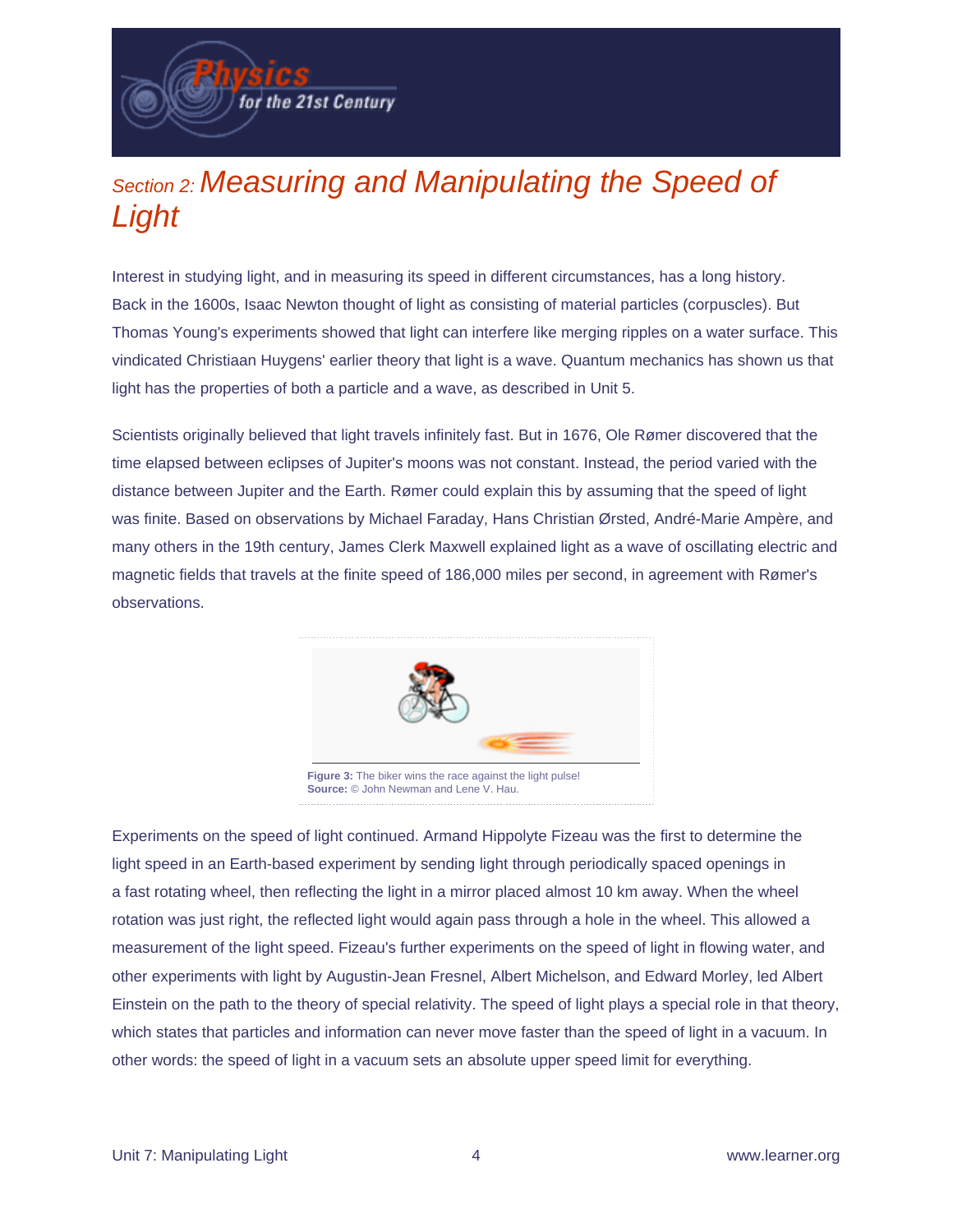### Bending light with glass: classical optics

The fact that light travels more slowly in glass than in air is the basis for all lenses, ranging from contact lenses that correct vision to the telephoto lenses used to photograph sporting events. The phenomenon of refraction, where the direction that a ray of light travels is changed at an interface between different materials, depends on the ratio of light's speed in the two media. This is the basis for [Snell's Law,](http://physics.digitalgizmo.com/courses/physics/glossary/definition.html?invariant=snell_law) a relationship between the incoming and outgoing ray angles at the interface and the ratio of the indices of refraction of the two substances.

By adjusting the curvature of the interface between two materials, we can produce converging and diverging lenses that manipulate the trajectory of light rays through an optical system. The formation of a focused image, on a detector or on a screen, is a common application. In any cell phone, the camera has a small lens that exploits variation in the speed of light to make an image, for example.

If different colors of light move at different speeds in a complex optical system, the different colors don't traverse the same path. This gives rise to "chromatic aberration," where the different colors don't all come to the same focus. The difference in speed with a wavelength of light also allows a prism to take an incoming ray of white light that contains many colors and produce beams of different colors that emerge at different angles.

### Finding breaks in optical fibers: roundtrip timing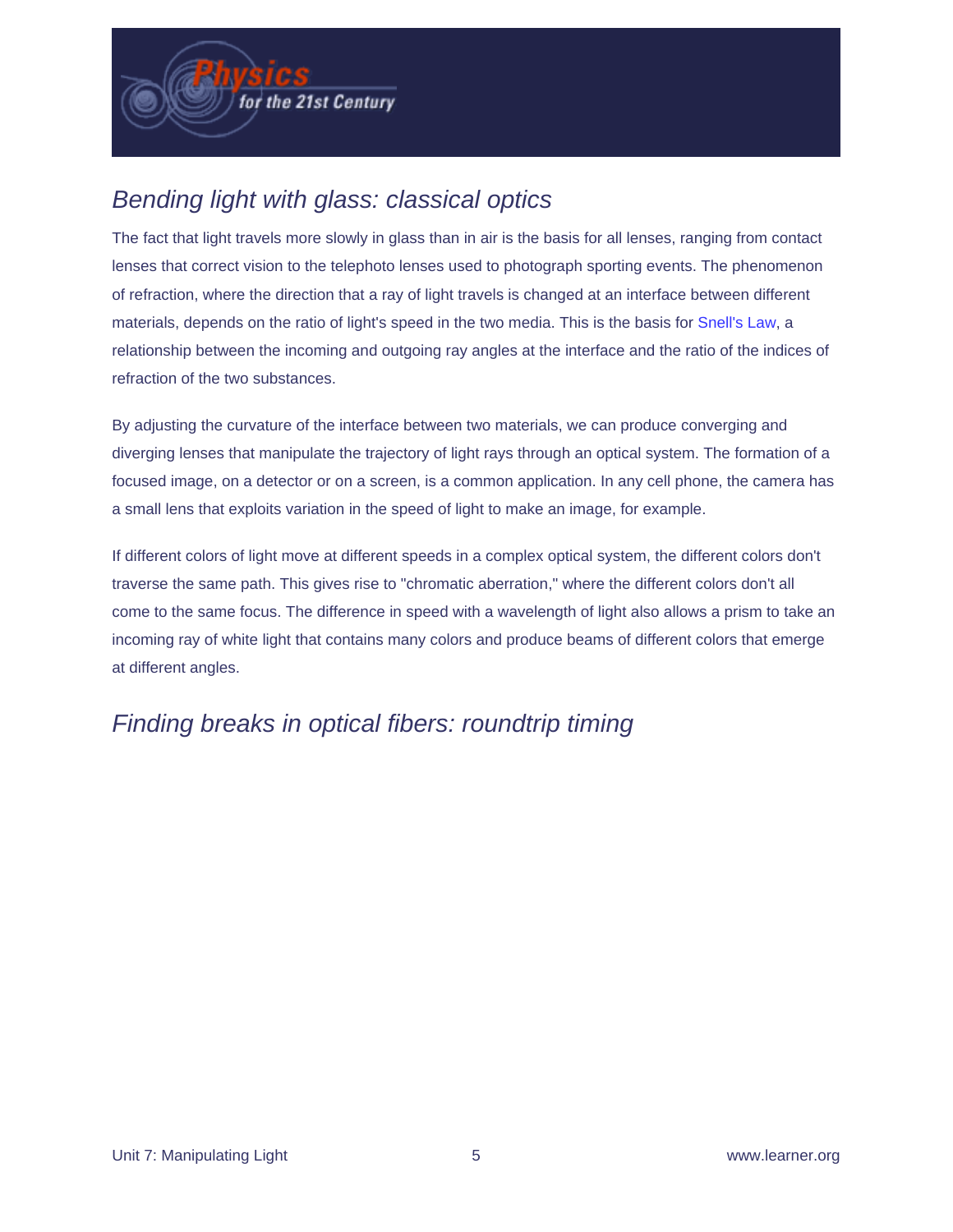



Figure 4: An optical time domain reflectometer in use **Source:** © Wikimedia Commons, Creative Commons Attribution-Share Alike 3.0. 25 September 2009.

A commercial application of the speed of light is the Optical Time Domain Reflectometer (OTDR). This device sends a short pulse of light into an optical fiber, and measures the elapsed time and intensity of any light that comes back from the fiber. A break in the fiber produces a lot of reflected light, and the elapsed time can help determine the location of the problem. Even bad joints or poor splices can produce measurable reflections, and can also be located with OTDR. Modern OTDR instruments can locate problems in optical fiber networks over distances of up to 100 km.

The examples given above involve instances where the light speeds in materials and in a vacuum aren't tremendously different, hardly changing by a factor of two. Bringing the speed of light down to a few meters per second requires a different approach.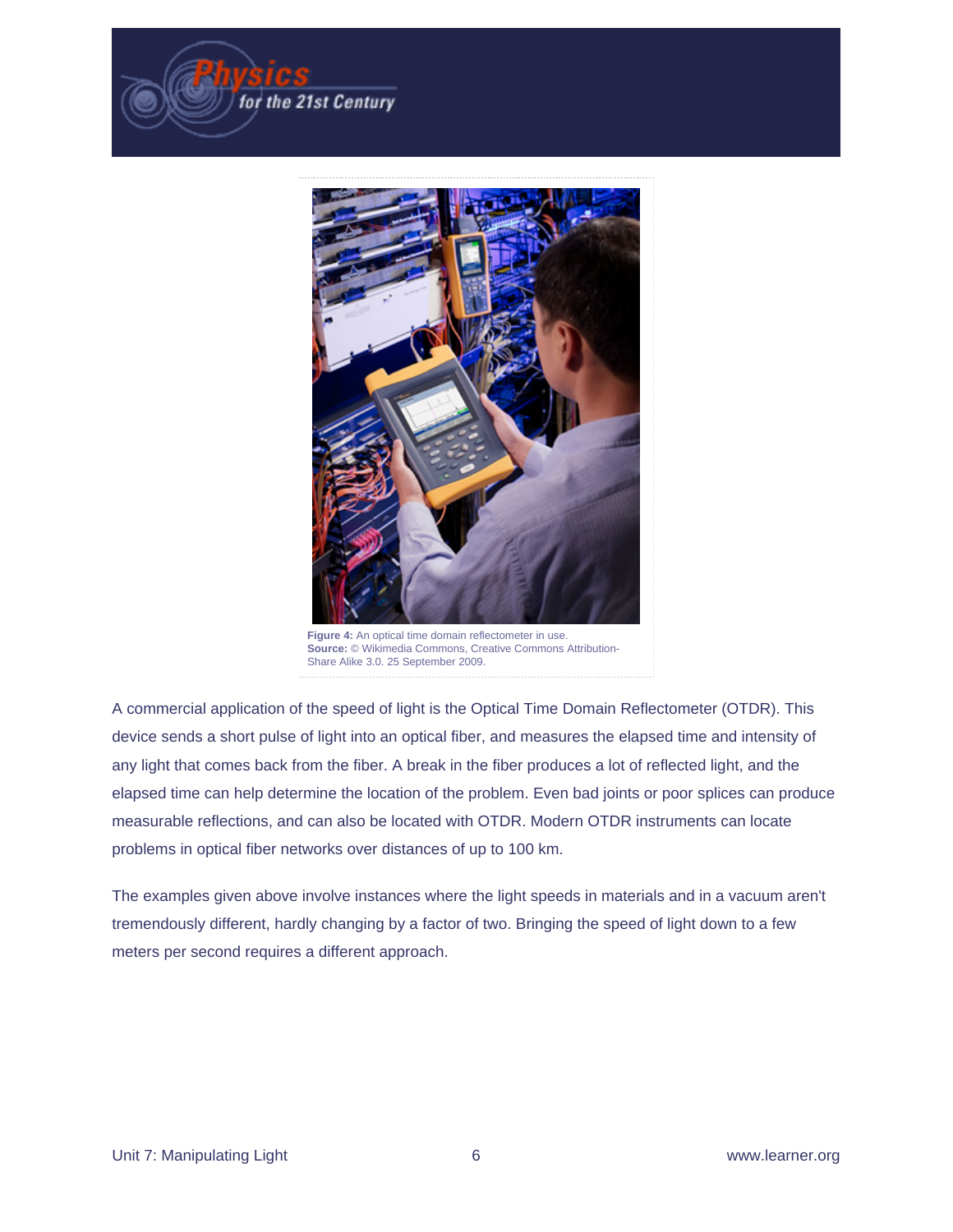

# Section 3: A Sound Design for Slowing Light

Our objective is to slow light from its usual 186,000 miles per second to the speed of a bicycle. Furthermore, we can show that light can be completely stopped, and even extinguished in one part of space and regenerated in a completely different location.

To manipulate light to this extreme, we first need to cool atoms down to very low temperatures, to a few billionths of a degree above absolute zero. As we cool atoms to such low temperatures, their quantum nature becomes apparent: We form [Bose-Einstein condensates](http://physics.digitalgizmo.com/courses/physics/glossary/definition.html?invariant=Bose_Einstein_Condensate) and can get millions of atoms to move in lock-step—all in the same quantum state as described in Units 5 and 6.

#### Atom refrigerator

Achieving these low temperatures requires more than the use of a standard household refrigerator: We need to build a special atom refrigerator.



In the setup we use in our laboratory, most parts have been specially designed and constructed. This includes the first stage of the cooling apparatus: the atom source. We have named it the "candlestick atomic beam source" because it works exactly like a candle. We melt a clump of sodium metal that we have picked from a jar where it is kept in mineral oil. Sodium from the melted puddle is then delivered by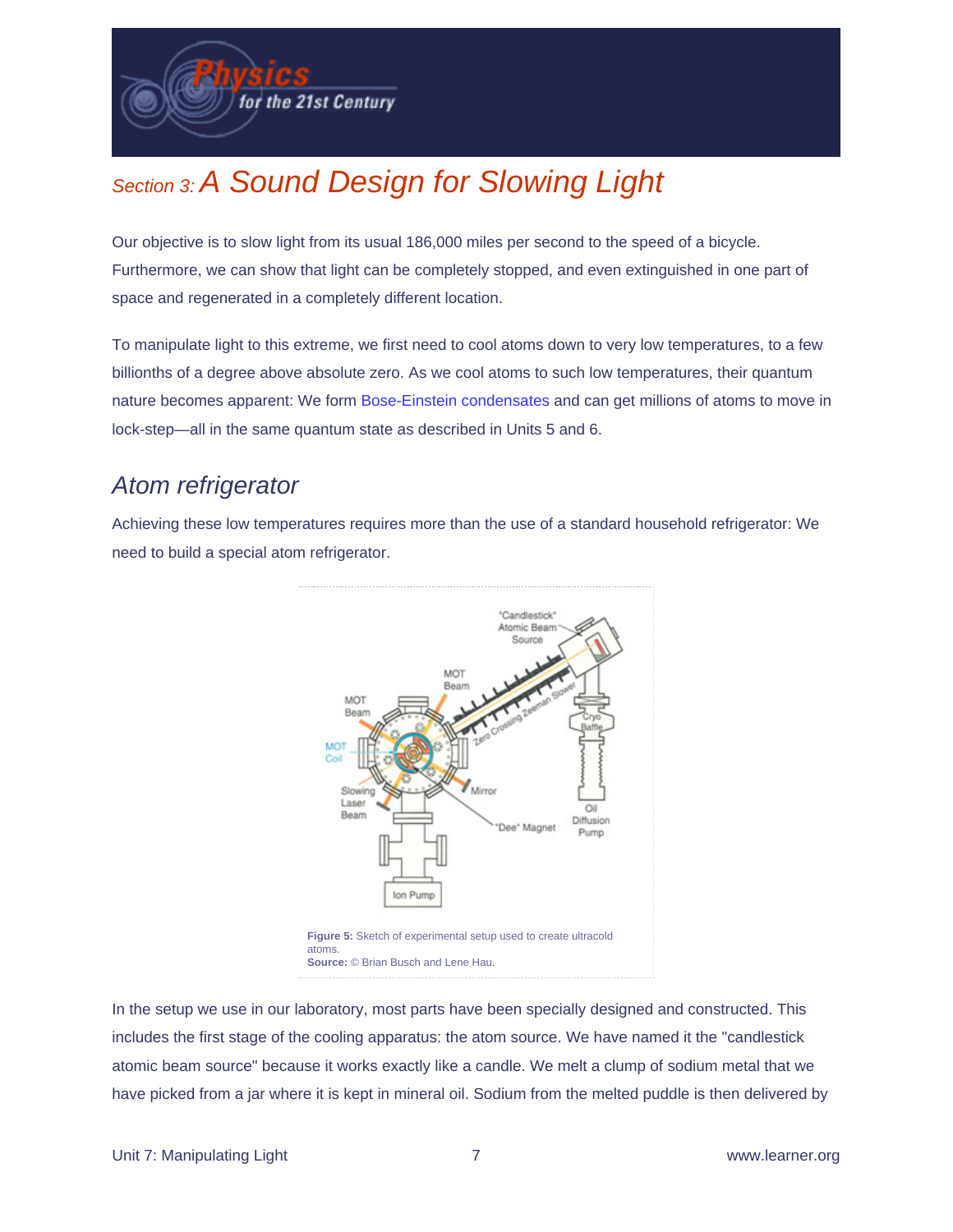

wicking (as in a candle) to a localized hot spot that is heated to 650°F and where sodium is vaporized and emitted. To create a well-directed beam of sodium atoms, we send them through a collimation hole. The atoms that are not collimated are wicked back into the reservoir and can be recycled.



**Figure 6:** The atom source in the experimental setup is specially designed and called the "candlestick atomic beam source." **Source:** © Hau Laboratory.

This atom source produces a high-flux collimated beam of atoms—there is just one problem: The atoms come out of the source with a velocity of roughly 1500 miles per hour, which is much too fast for us to catch them. Therefore, we hit the atoms head-on with a yellow laser beam and use radiation pressure from that laser beam to slow the atoms. By tuning the frequency of the laser to a characteristic frequency of the atoms, which corresponds to the energy difference between energy levels in the atom (we say the laser is resonant with the atoms), we can get strong interactions between the laser light and the atoms. We use a laser beam with a power of roughly 50 mW (a typical laser pointer has a power of 1 mW), which we focus to a small spot at the source. This generates a deceleration of the atoms of 100,000 g's, in other words 100,000 times more than the acceleration in the Earth's gravitational field. This is enormous; and in a matter of just a millisecond (one-thousandth of a second) —and over a length of one meter—we can slow the atoms to 100 miles per hour.

#### Optical molasses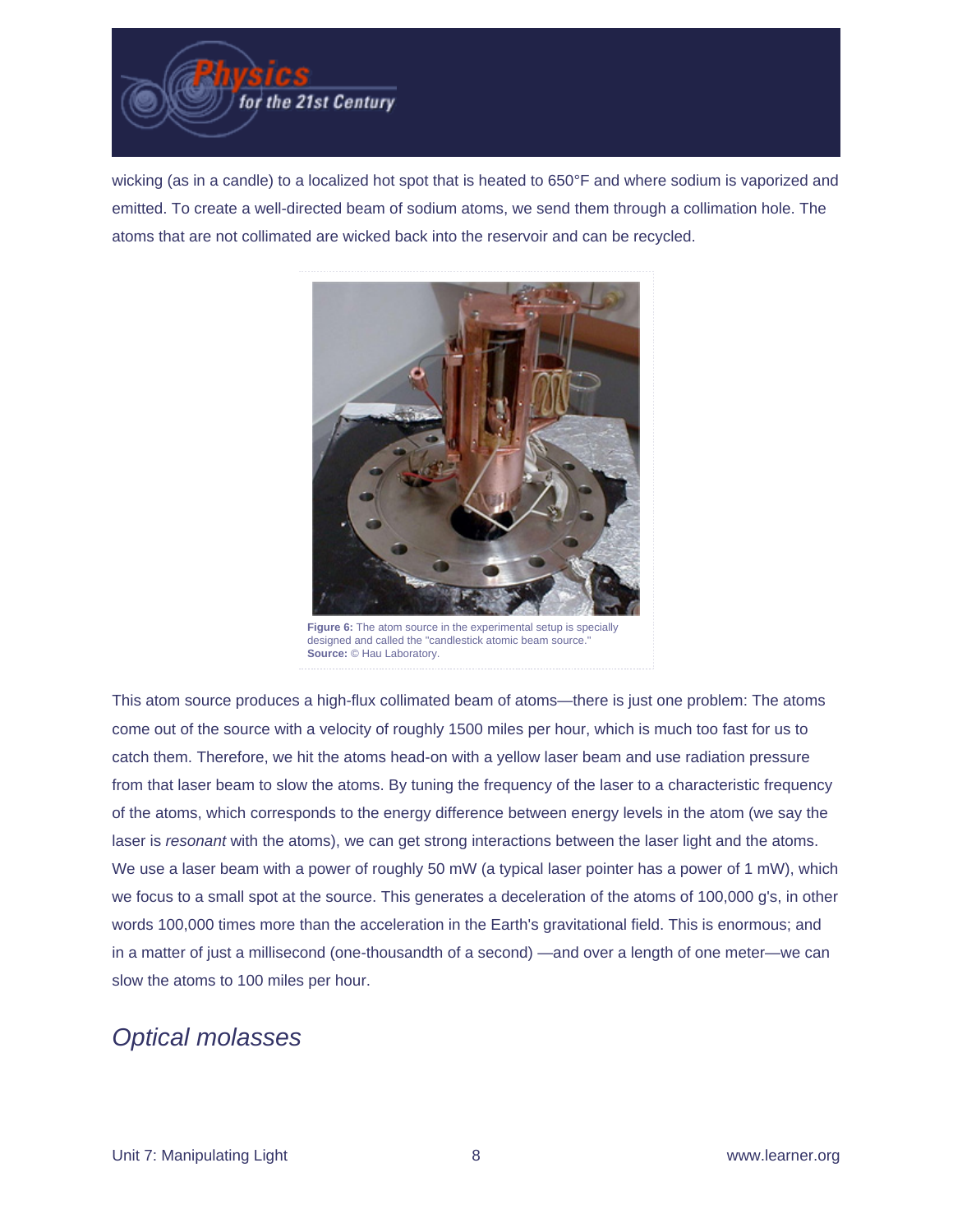#### The Concept of the Photon

According to quantum mechanics, the energy of a light field comes in packets—quanta—of finite energy. The energy of a photon increases in proportion to the frequency of the light field, and a light field can only have energies that are integer numbers of these energy quanta. A laser field is a very particular light field where all the quanta are similar or "indistinguishable" and are in lock-step.

At this point, we can load the atoms efficiently into an [optical molasses](http://physics.digitalgizmo.com/courses/physics/glossary/definition.html?invariant=optical_molasses) created in the middle of a vacuum chamber by three pairs of counter-propagating laser beams. These laser beams are tuned to a frequency slightly lower than the resonance absorption frequency, and we make use of the [Doppler effect](http://physics.digitalgizmo.com/courses/physics/glossary/definition.html?invariant=doppler_shift) to cool the atoms. The Doppler effect is familiar from everyday life: A passing ambulance will approach you with the siren sounding at a high pitch; and as the ambulance moves away, the siren is heard at a much lower pitch. Moving atoms bombarded from all sides with laser beams will likewise see the lasers' frequency shifted: If an atom moves toward the source of a laser beam, the frequency of the laser light will be shifted higher and into resonance with the atom; whereas for atoms moving in the same direction as the laser beam, the atoms will see a frequency that is shifted further from resonance. Therefore, atoms will absorb light—or photons—from the counter-propagating beams more than from the co-propagating beams; and since an atom gets a little momentum kick in the direction of the laser beam each time it absorbs a photon, the atoms will slow down. In this way, the laser beams create a very viscous medium—hence the name "optical molasses" in which the atoms will slow and cool to a temperature just a few millionths of a degree above absolute zero. We can never reach absolute zero (at -273°C or -460°F), but we can get infinitely close.

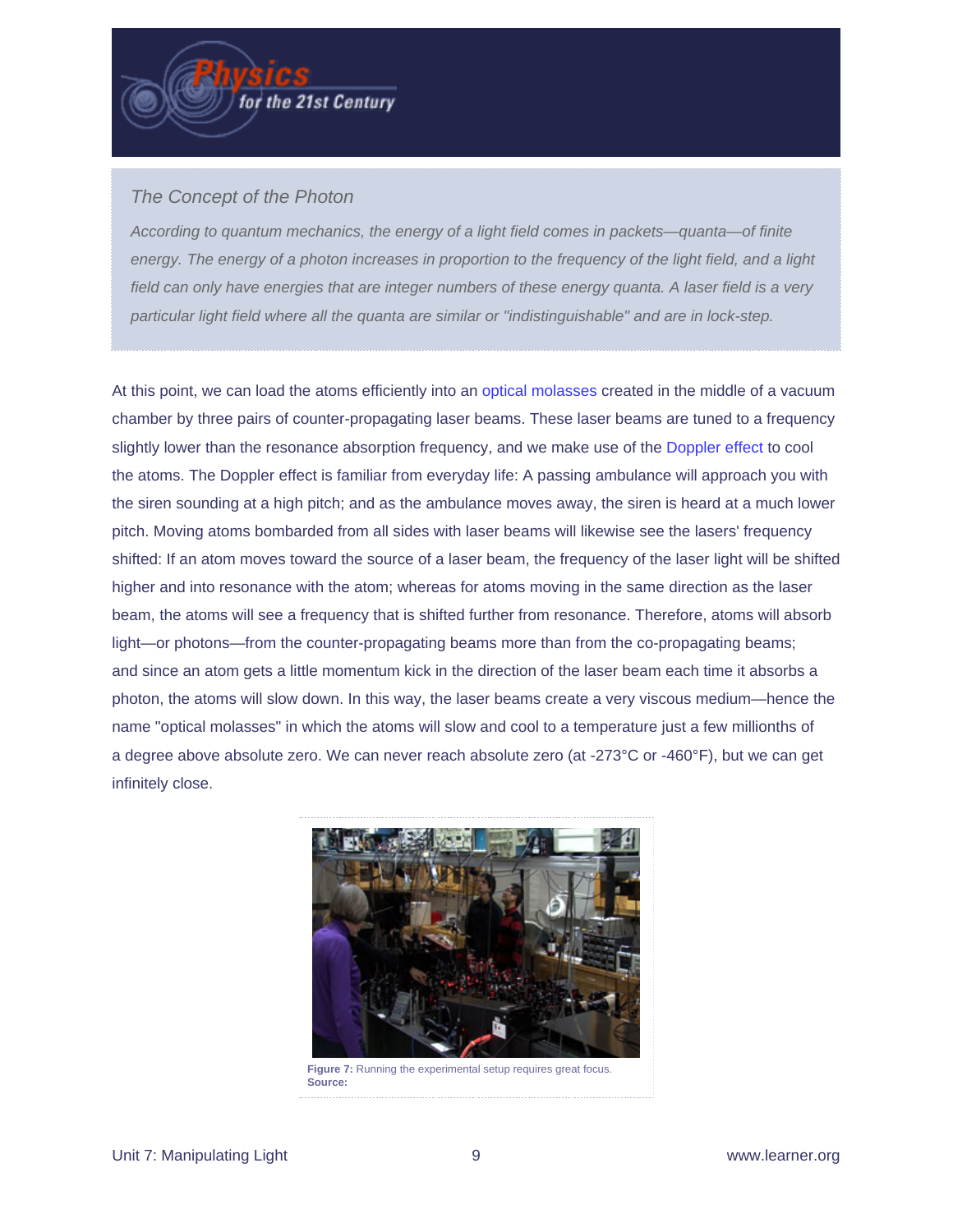

It may be surprising that lasers can cool atoms since they are also being used for welding, in nuclear fusion research, and for other high-temperature applications. However, a laser beam consists of light that is incredibly ordered. It has a very particular wavelength or frequency and propagates in a very particular direction. In laser light, all the photons are in lock-step. By using laser beams, we can transfer heat and disorder from the atoms to the radiation field. In the process, the atoms absorb laser photons and spontaneously re-emit light in random directions: The atoms fluoresce. Figure 7 shows a view of the lab during the laser cooling process. Figure 8 shows the optical table in daylight: As seen, many manhours have gone into building this setup.



**Source:** © Hau Laboratory.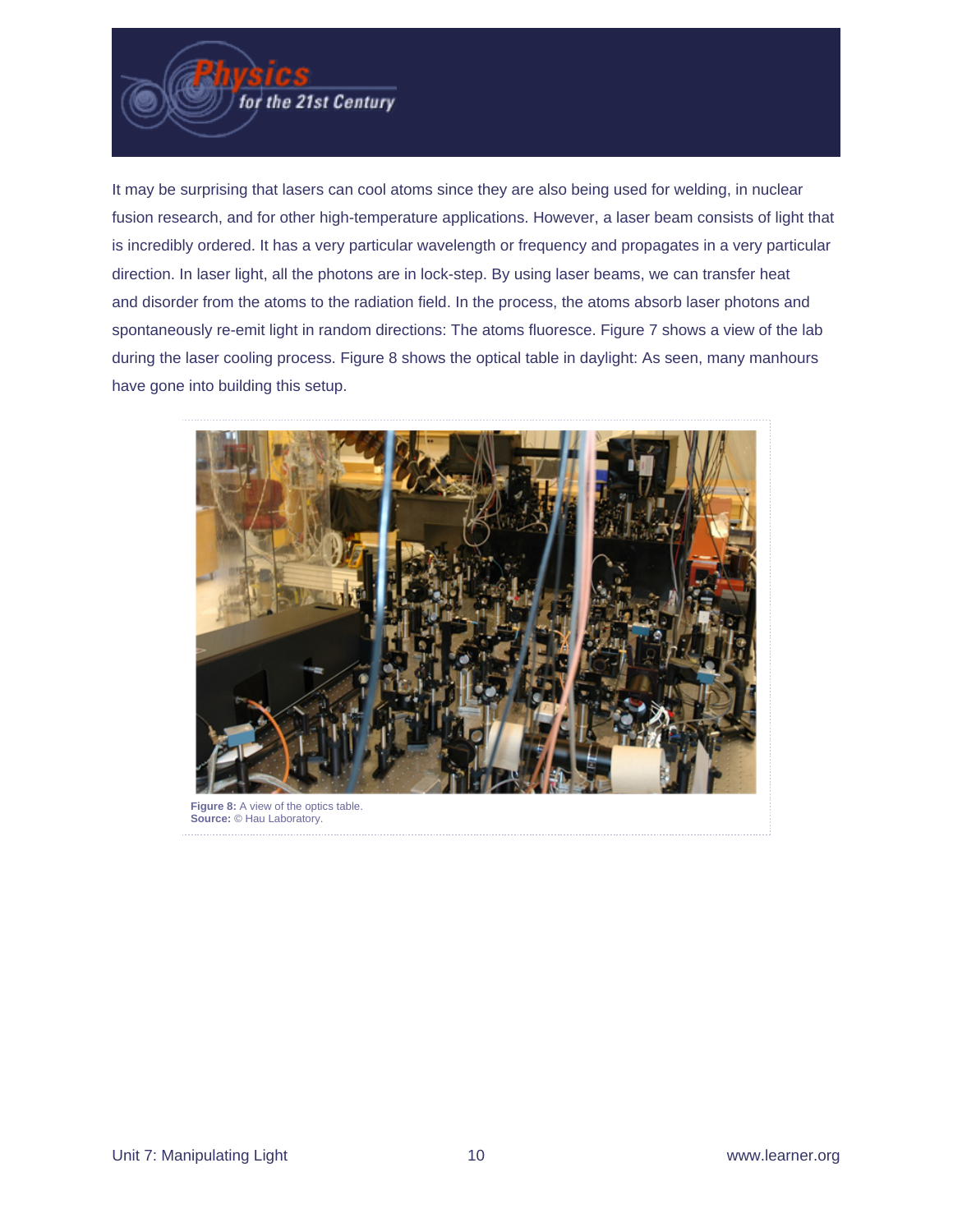

## Section 4: Making an Optical Molasses



**Source:** © Hau Laboratory.

We have two laser systems on the table, each generating an intense yellow laser beam. The lasers are "dye lasers," pumped by green laser beams. A dye laser has a solution of dye molecules circulating at high pressure. This dye was originally developed as a clothing dye; but if illuminated by green light, the molecules emit light with wavelengths covering a good part of the visible spectrum: from red to greenish yellow.

In our apparatus, a narrow ribbon of dye solution is formed and squirted out at high velocity. We then hit the dye with a green laser beam inside a laser cavity where mirrors send light emitted by the dye molecules right back on the dye to stimulate more molecules to emit the same kind of light, at the same wavelength and in the same propagation direction (see Figure 9).

For the right length cavity, we can build up a large intensity of light at a particular wavelength. The cavity length should be an integer number of the desired wavelength. By intentionally leaking out a small fraction of the light, we generate the laser beam that we use in the experiments. How do we know that the wavelength is right for our experiments—that it is tuned on resonance with the atoms? Well, we just ask the atoms. We pick off a little bit of the emitted laser beam, and send it into a glass cell containing a small amount of sodium gas. By placing a light detector behind the cell, we can detect when the atoms start to absorb. If the laser starts to "walk off" (in other words if the wavelength changes), then we get less absorption. We then send an electronic error signal to the laser that causes the position of a mirror to adjust and thereby match the cavity length to the desired wavelength. Here—as in many other parts of the setup—we are using the idea of feedback: a very powerful concept.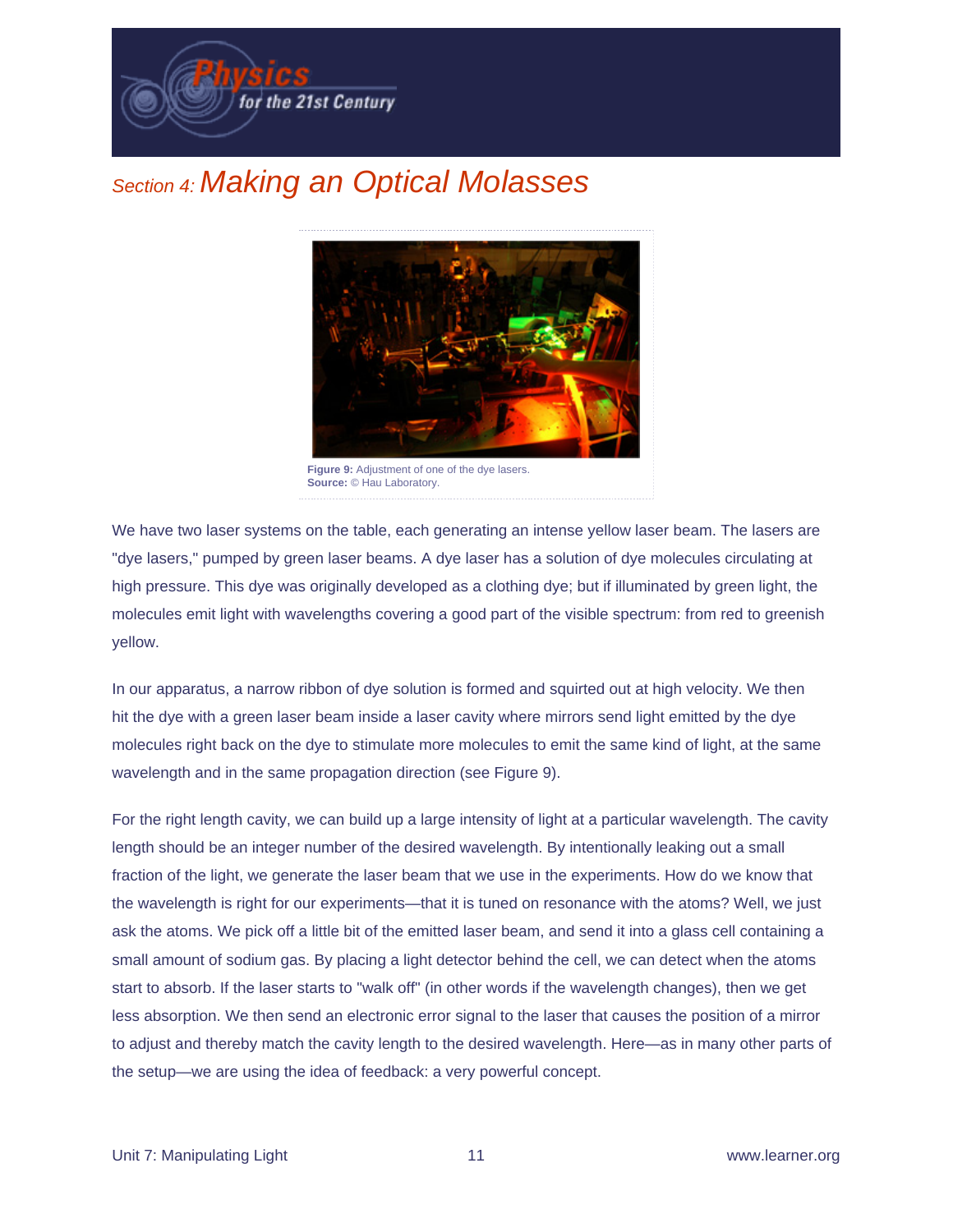

So, perhaps you've started to get the sense that building an experiment like the one described here requires the development of many different skills: We deal with lasers, optics, plumbing (for chilled water), electronics, machining, computer programming, and vacuum technology. That is what makes the whole thing fun. Some believe that being a scientist is very lonely, but this is far from the case. To make this whole thing work requires great teamwork. And once you have built a setup and really understand everything inside out—no black boxes—that's when you can start to probe nature and be creative. When it is the most exciting, you set out to probe one thing, and then Nature responds in unanticipated ways. You, in turn, respond by tweaking the experiment to probe in new regimes where it wasn't initially designed to operate. And you might discover something really new.

Now, back to optical molasses: In a matter of a few seconds, we can collect 10 billion atoms and cool them to a temperature of 50 microkelvin (50 millionths of a degree above absolute zero). At this point in the cooling process, we turn off the lasers, turn on an electromagnet, and trap the atoms magnetically. Atoms act like small magnets: They have a magnetic dipole moment, and can be trapped in a tailored magnetic field. Once the laser-cooled atoms are magnetically trapped, we selectively kick out the most energetic atoms in the sample. This is called [evaporative cooling,](http://physics.digitalgizmo.com/courses/physics/glossary/definition.html?invariant=evaporative_cooling) and we end up with an atom cloud that is cooled to a few nanoKelvin (a few billionths of a degree above absolute zero).



According to the rules of quantum mechanics, atoms trapped by the magnet can have only very particular energies—the energy is always the sum of kinetic energy (from an atom's motion) and of potential energy (from magnetic trapping). As the atoms are cooled, they start piling into the lowest possible energy state, the [ground state](http://physics.digitalgizmo.com/courses/physics/glossary/definition.html?invariant=ground_state) (see Figure 10). As a matter of fact, because sodium atoms are bosons (there are just two types of particles in nature: bosons and fermions), once some atoms jump into the ground state,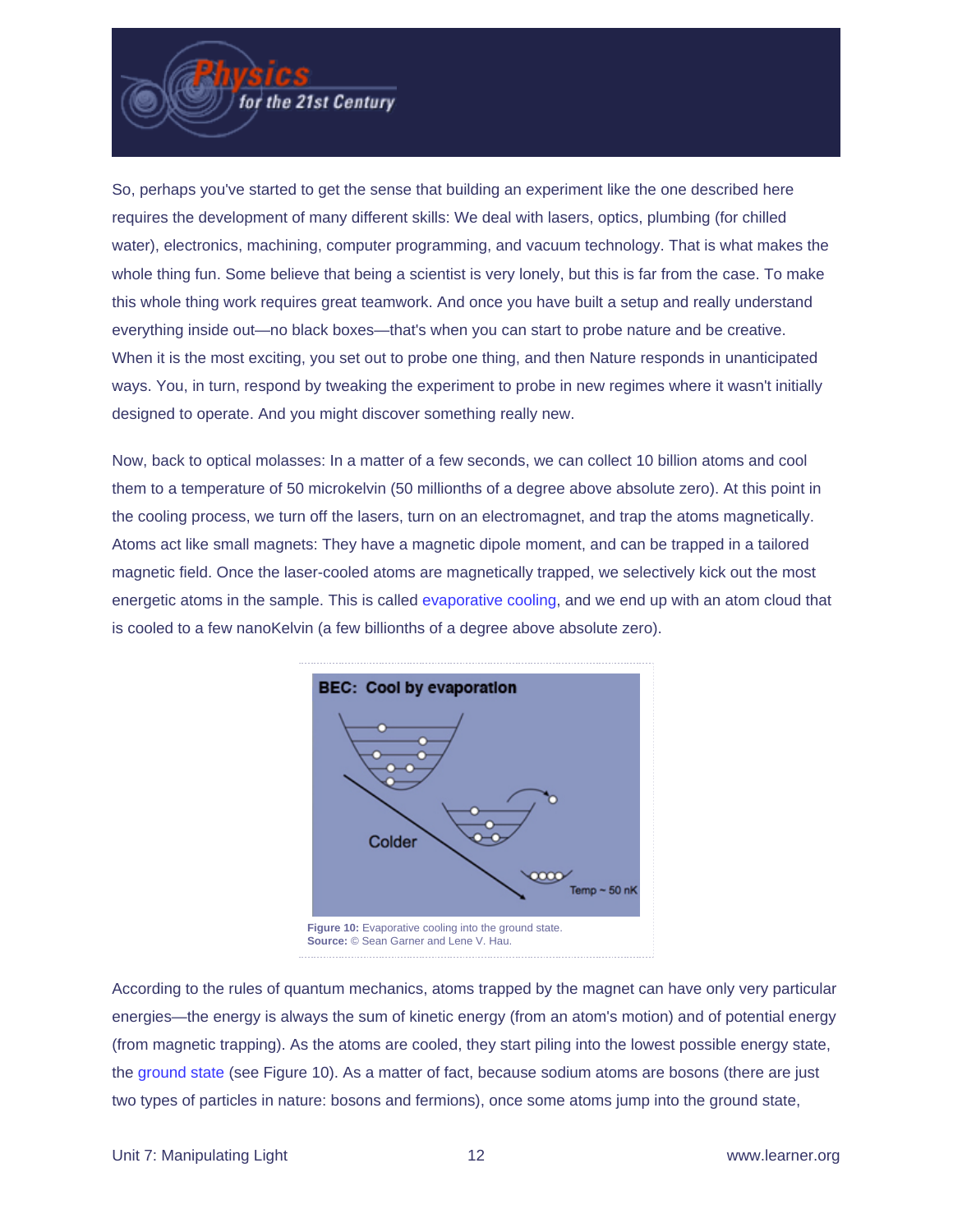

the others want to follow; they are stimulated into the same state. This is an example of bosons living according to the maxim, the more the merrier. In this situation, pretty much all the atoms end up in exactly the same quantum state—we say they are described by the same quantum wavefunction, that the atoms are phase locked, and move in lock-step. In other words, we have created a Bose-Einstein condensate. Our condensates typically have 5–10 million atoms, a size of 0.004", and are held by the magnet in the middle of a vacuum chamber. (We pump the chamber out with pumps and create a vacuum because background atoms (at room temperature) might collide with the condensate and lead to heating and loss of atoms from the condensate).

It is interesting to notice that we can have these very cold atoms trapped in the middle of the vacuum chamber while the stainless-steel vacuum chamber itself is kept at room temperature. We have many vacuum-sealed windows on the chamber. During the laser cooling process, we can see these extremely cold atoms by eye. As described above, during the laser cooling process, the atoms absorb and reemit photons; the cold atom cloud looks like a little bright sun, about 1 cm in diameter, and freely suspended in the vacuum chamber.

Now, rather than just look at the atoms, we can send laser beams in through the windows, hit the atoms, manipulate them, and make them do exactly what we want...and this is precisely what we do when we create slow light.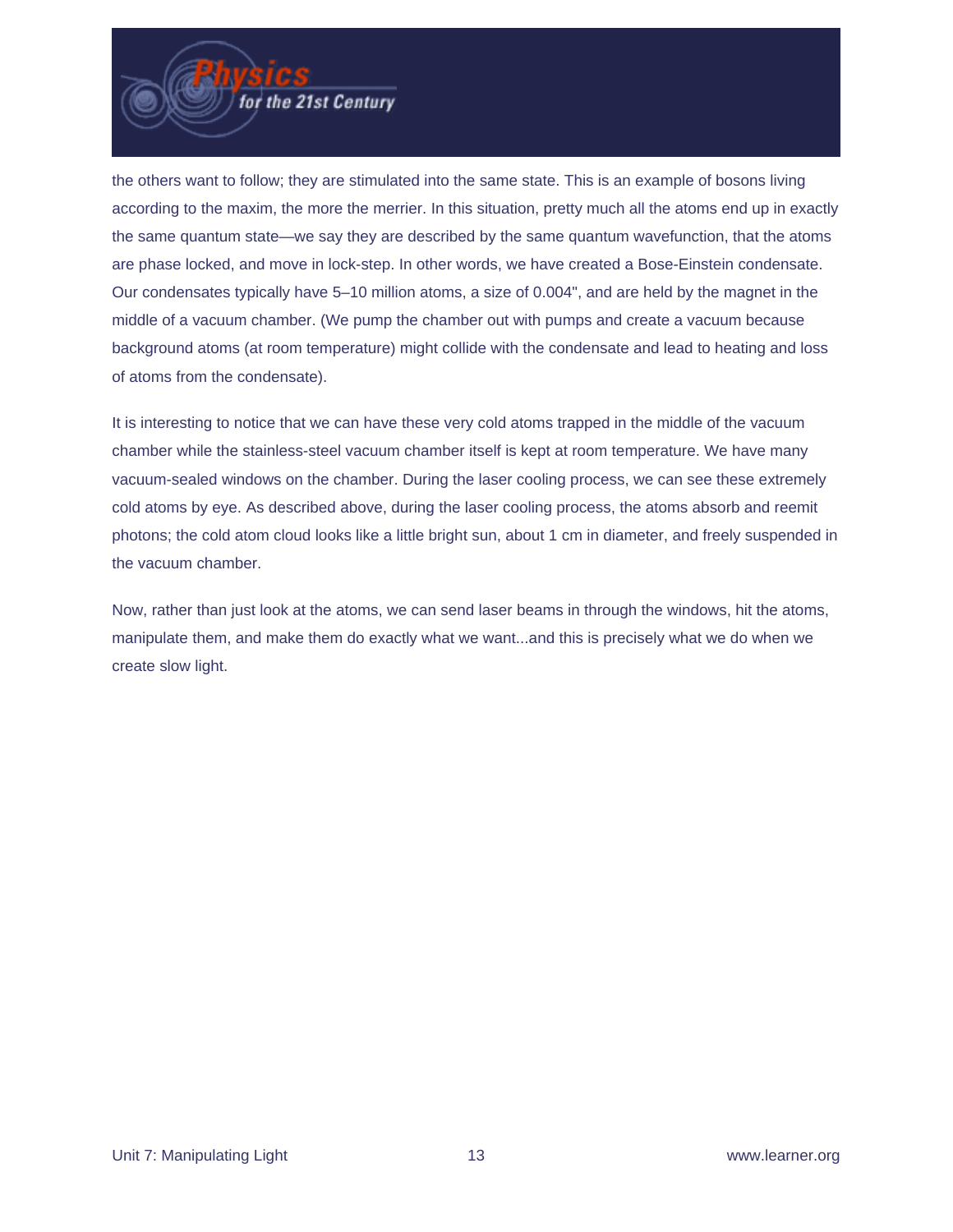## Section 5: Slowing Light: Lasers Interacting with Cooled Atoms

for the 21st Century

So far, we have focused on the motion of atoms—how we damp their thermal motion by atom cooling, how this leads to phase locking of millions of atoms and to the formation of Bose-Einstein condensates.

For a moment, however, we will shift our attention to what happens internally within individual atoms. Sodium belongs to the family of alkali atoms, which have a single outermost, or valence, electron that orbits around both the nucleus and other more tightly bound electrons. The [valence electron](http://physics.digitalgizmo.com/courses/physics/glossary/definition.html?invariant=valence_electrons) can have only discrete energies, which correspond to the atom's internal energy levels. Excited states of the atom correspond to the electron being promoted to larger orbits around the nucleus as compared to the lowest energy state, the (internal) ground state. These states determine how the atom interacts with light—and which frequencies it will absorb strongly. Under resonant conditions, when light has a frequency that matches the energy difference between two energy levels, very strong interactions between light and atoms can take place.



When we are done with the cooling process, all the cooled atoms are found in the internal ground state, which we call 1 in Figure 11. An atom has other energy levels—for example state 2 corresponds to a slightly higher energy. With all the atoms in state 1, we illuminate the atom cloud with a yellow laser beam. We call this the "coupling" laser; and it has a frequency corresponding to the energy difference between states 2 and 3 (the latter is much higher in energy than either 1 or 2). If the atoms were actually in state 2, they would absorb coupling laser light, but since they are not, no absorption takes place.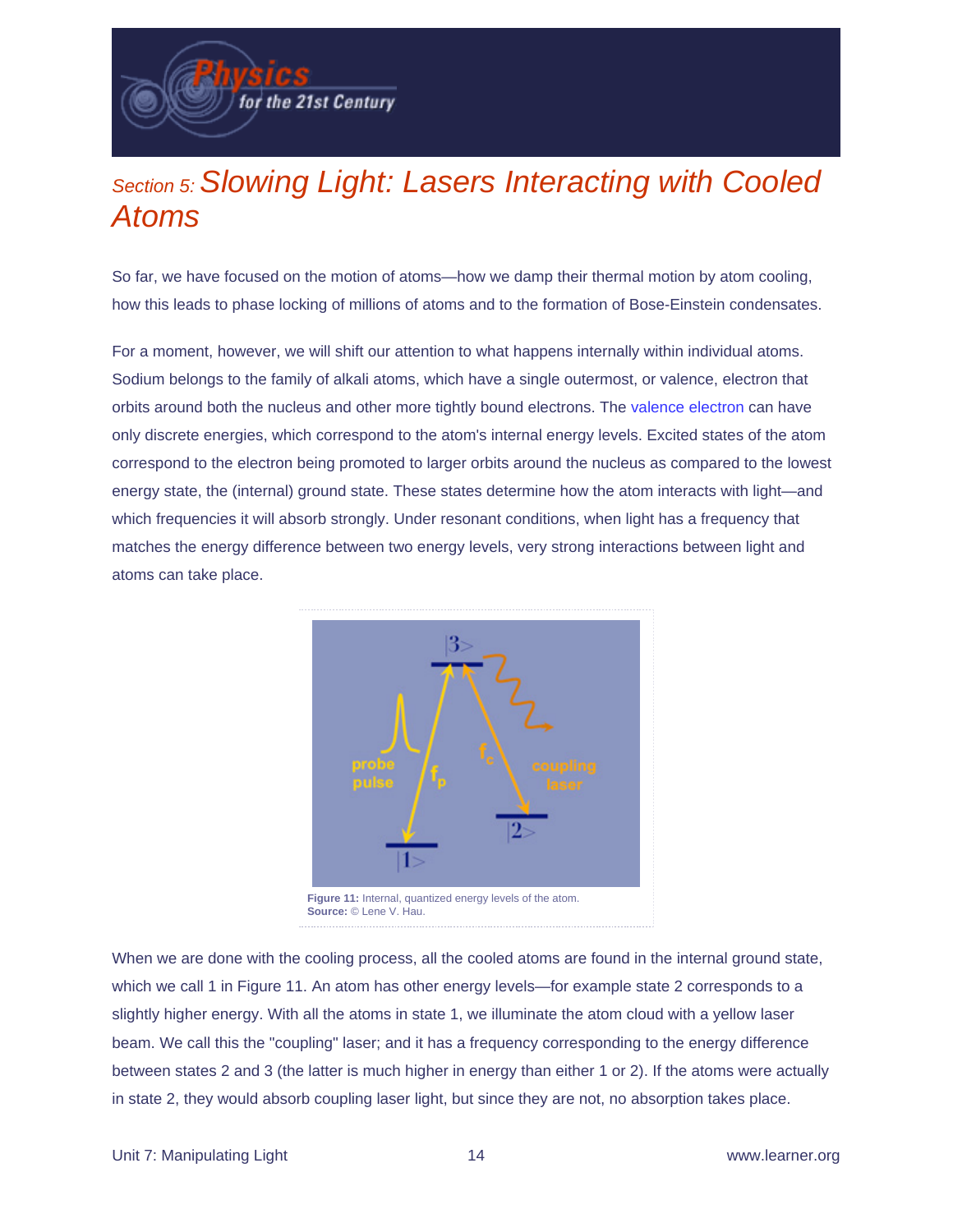

Rather, with the coupling laser, we manipulate the optical properties of the cloud—its refractive index and opacity. We now send a laser pulse—the "probe" pulse into the system. The probe laser beam has a frequency corresponding roughly to the energy difference between states 1 and 3. It is this probe laser pulse that we slow down.

The presence of the coupling laser, and its interaction with the cooled atoms, generates a very strange refractive index for the probe laser pulse. Remember the notion of refractive index: Glass has a refractive index that is a little larger than that of free space (a vacuum). Therefore, light slows down a bit when it passes a window: by roughly 30%. Now we want light to slow down by factors of 10 to 100 million. You might think that we do this by creating a very large refractive index, but this is not at all the case. If it were, we would just create, with our atom cloud, the world's best mirror. The light pulse would reflect and no light would actually enter the cloud.

To slow the probe pulse dramatically, we manipulate the refractive index very differently. We make sure its average is very close to its value in free space—so no reflection takes place—and at the same time, we create a rapid variation of the index so it varies very rapidly with the probe laser frequency. A short pulse of light "sniffs out" this variation in the index because a pulse actually contains a small range of frequencies. Each of these frequency components sees a different refractive index and therefore travels at a different velocity. This velocity, that of a continuous beam of one pure frequency, is the phase velocity. The pulse of light is located where all the frequency components are precisely in sync (or, more technically, [in phase](http://physics.digitalgizmo.com/courses/physics/glossary/definition.html?invariant=phase)). In an ordinary medium such as glass, all the components move at practically the same velocity, and the place where they are in sync—the location of the pulse—also travels at that speed. In the strange medium we are dealing with, the place where the components are in sync moves much slower than the phase velocity; and the light pulse slows dramatically. The velocity of the pulse is called the "group velocity," because the pulse consists of a group of beams of different frequencies.

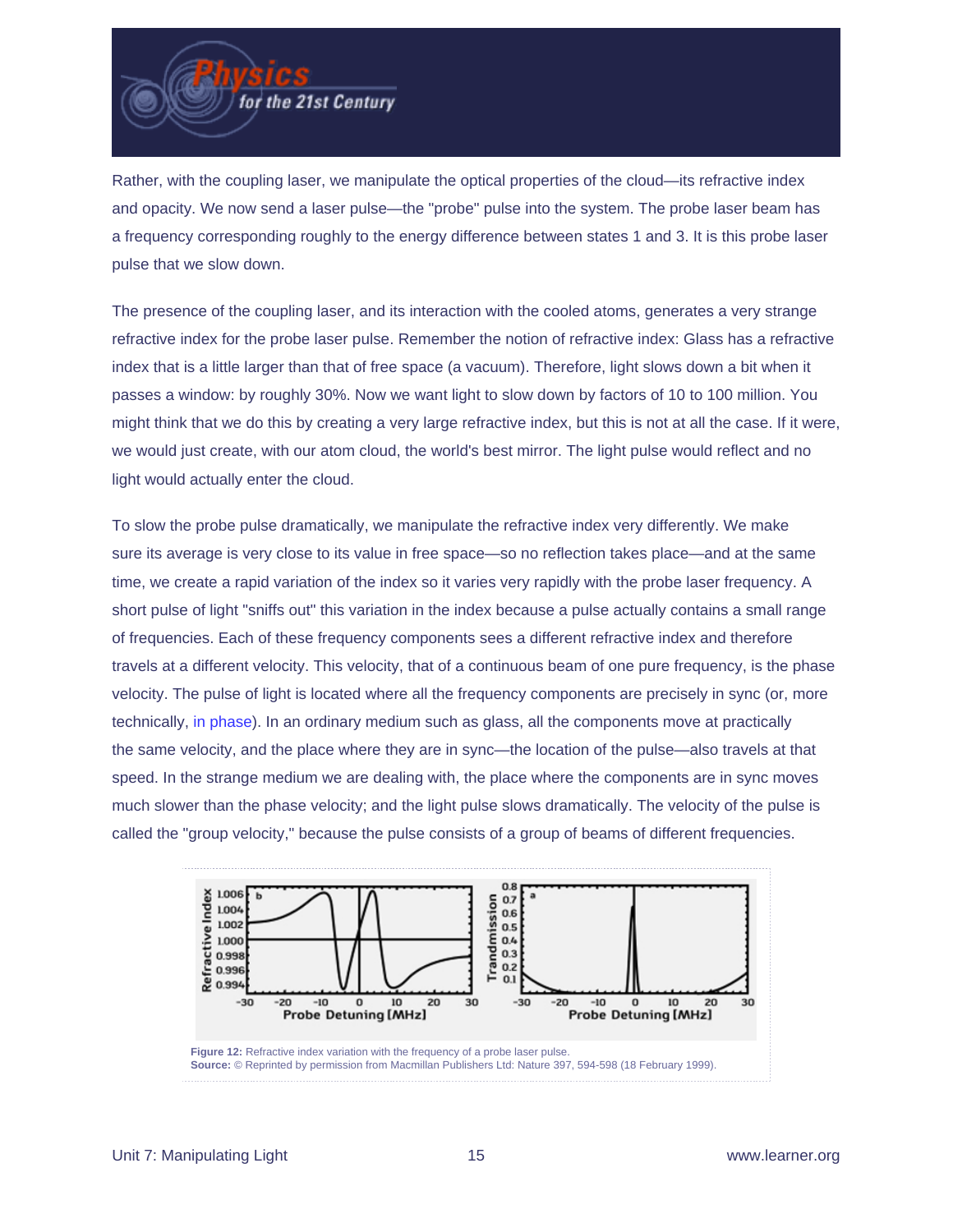

Another interesting thing happens. In the absence of the coupling laser beam, the "probe" laser pulse would be completely absorbed because the probe laser is tuned to the energy difference between states 1 and 3, and the atoms start out in state 1 as we discussed above. When the atoms absorb probe photons, they jump from state 1 to state 3; after a brief time, the excited atoms relax by reemitting light, but at random and in all directions. The cloud would glow bright yellow, but all information about the original light pulse would be obliterated. Since we instead first turn the coupling laser on and then send the probe laser pulse in, this absorption is prevented. The two laser beams shift the atoms into a quantum [superposition](http://physics.digitalgizmo.com/courses/physics/glossary/definition.html?invariant=superposition) of states 1 and 2, meaning that each atom is in both states at once. State 1 alone would absorb the probe light, and state 2 would absorb the coupling beam, each by moving atoms to state 3, which would then emit light at random. Together, however, the two processes cancel out, like evenly matched competitors in a tug of war—an effect called quantum [interference.](http://physics.digitalgizmo.com/courses/physics/glossary/definition.html?invariant=interference)

The superposition state is called a dark state because the atoms in essence cannot see the laser beams (they remain "in the dark"). The atoms appear transparent to the probe beam because they cannot absorb it in the dark state, an effect called "electromagnetically induced transparency." Which superposition is dark—what ratio of states 1 and 2 is needed—varies according to the ratio of light in the coupling and probe beams at each location—more precisely, to the ratio of the electric fields of the probe pulse and coupling laser beam. Once the system starts in a dark state (as it does in this case: 100 percent coupling beam and 100 percent state 1), it adjusts to remain dark even when the probe beam lights up. The quantum interference effect is also responsible for the rapid variation of the refractive index that leads to slow light. The light speed can be controlled by simply controlling the coupling laser intensity: the lower the intensity, the steeper the slope, and the lower the light speed. In short, the light speed scales directly with the coupling intensity.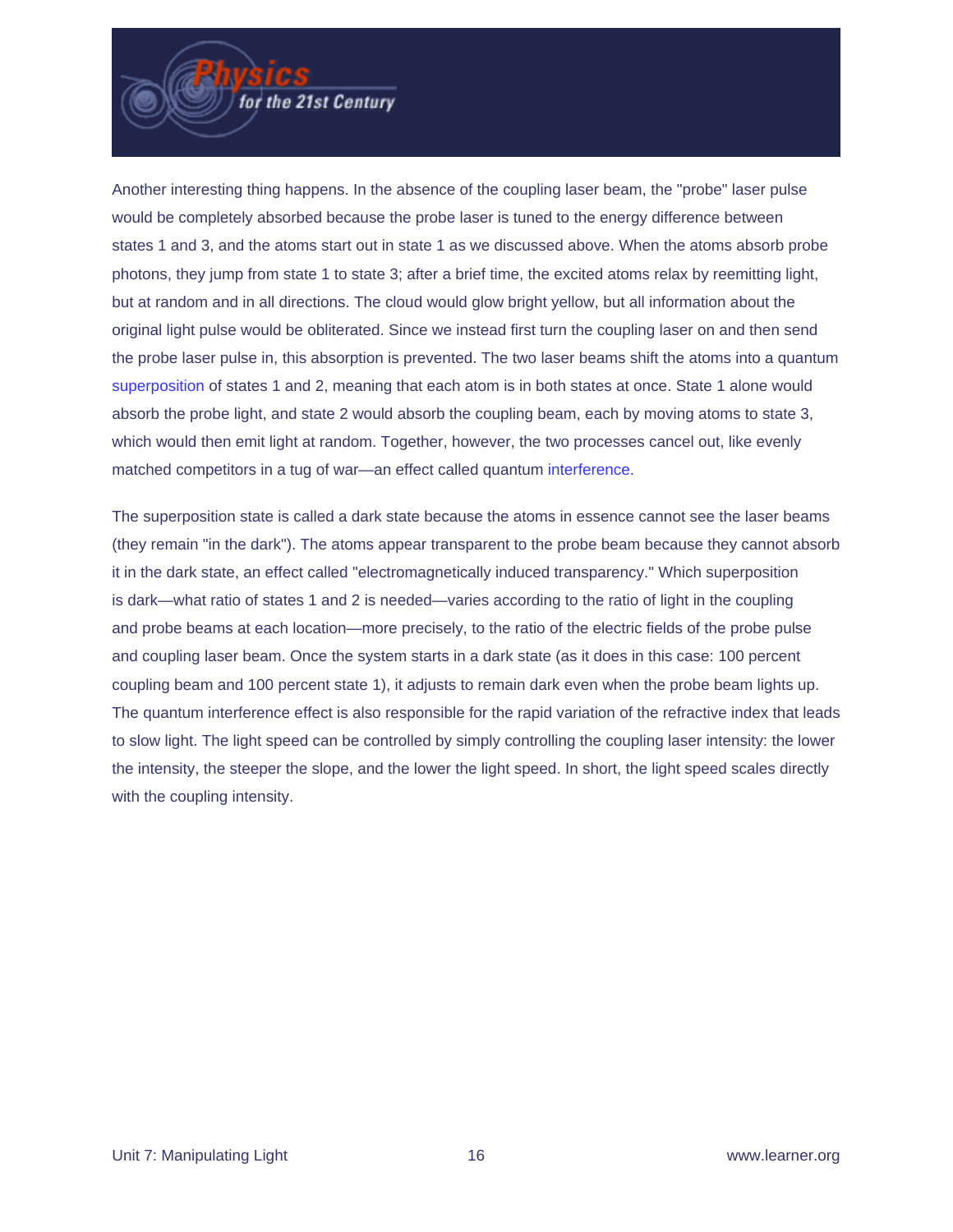

## Section 6: Implementing These Ideas in the Laboratory



Figure 13 shows a typical setup that we actually use for slowing light. We hold the atom cloud fixed in the middle of the vacuum chamber with use of the electromagnet and first illuminate the atom cloud from the side with the coupling laser. Then we send the probe light pulse into the cooled atoms. We can make a very direct measurement of the light speed: We simply sit and wait behind the vacuum chamber for the light pulse to come out, and measure the arrival time of the light pulse. To figure out the light speed, we just need to know the length of the cloud. For this purpose, we send a third "imaging" laser beam into the chamber from down below, after the probe pulse has propagated through the atom cloud and the coupling laser is turned off.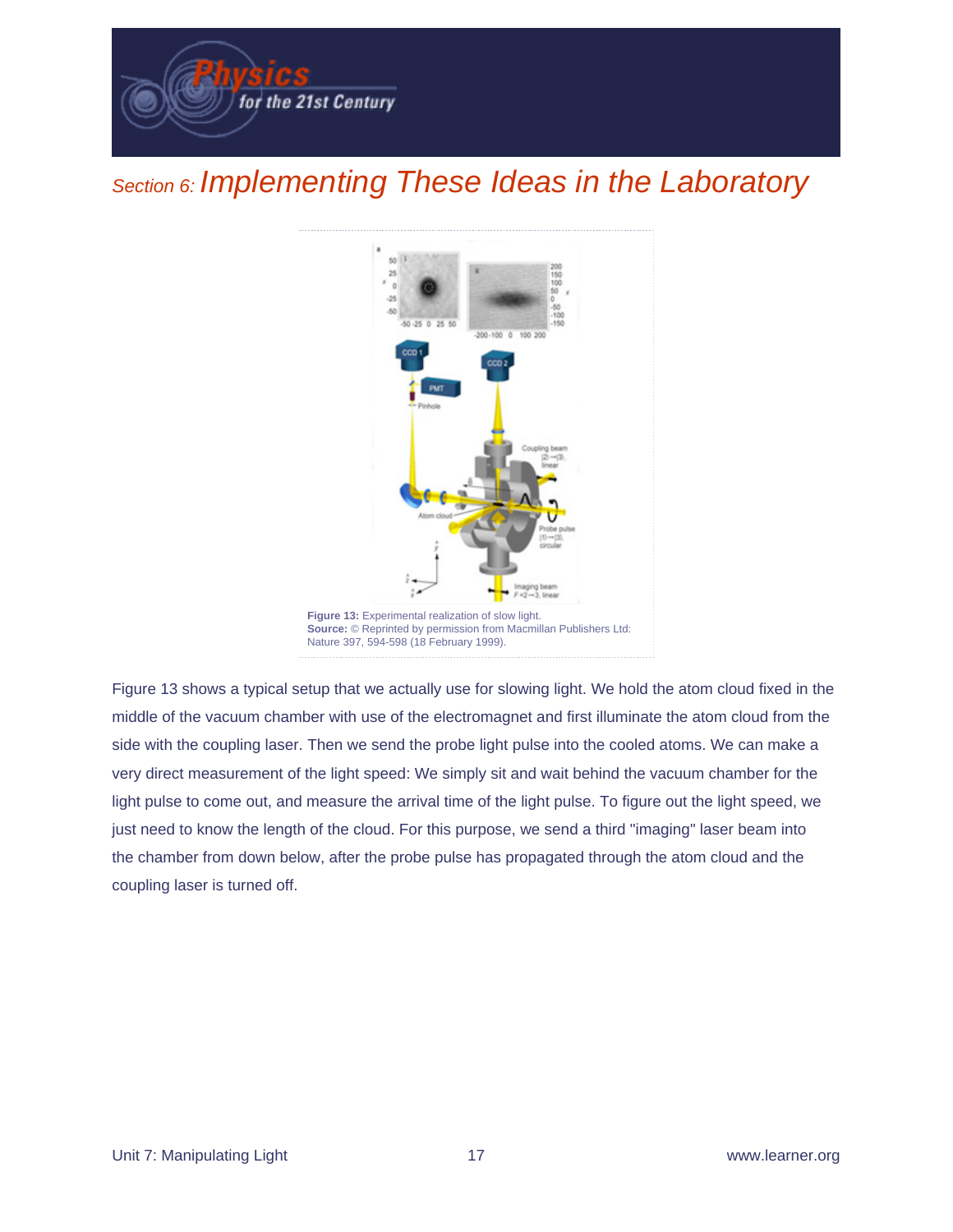

for the 21st Century

As the imaging laser is tuned on resonance with the atom's characteristic frequency, and there is only one laser beam present (i.e., there is no quantum interference), the atoms will absorb photons and create an absorption shadow in the imaging beam. By taking a photograph of this shadow with a camera, we can measure the length of the cloud. An example is seen in Figure 13 where the shadow (and the cloud) has a length of 0.008 inches. By sending a light pulse through precisely this cloud, we record the red light pulse in Figure 14. It takes the pulse 7 microseconds (7 millionths of a second) to get through the cloud. We now simply divide the cloud length by the propagation time to obtain the light speed of the light pulse: 71 miles/hour. So, we have already slowed light by a factor of 10 million. We can lower the intensity of the coupling beam further and propagate the pulse through a basically pure Bose-Einstein condensate to get to even lower light speeds of 15 miles/hour. At this point, you can easily beat light on your bicycle.

Figure 15 illustrates how the light pulse slows in the atom cloud: associated with the slowdown is a huge spatial compression of the light pulse. Before we send the pulse into the atom cloud, it has a length of roughly a mile [its duration is typically a few microseconds, and by multiplying the duration by the light speed in free space (186,000 miles per second), we get the length]. As the light pulse enters the cloud, the front edge slows down; but the back edge is still in free space, so that end will be running at the normal light speed. Hence, it will catch up to the front edge and the pulse will start to compress. The pulse is compressed by the same factor as it is slowed, so in the end, it is less than 0.001" long, or less than half the thickness of a hair. Even though our atom clouds are small, the pulse ends up being even smaller, small enough to fit inside an atom cloud. The light pulse also makes an imprint in the atom cloud,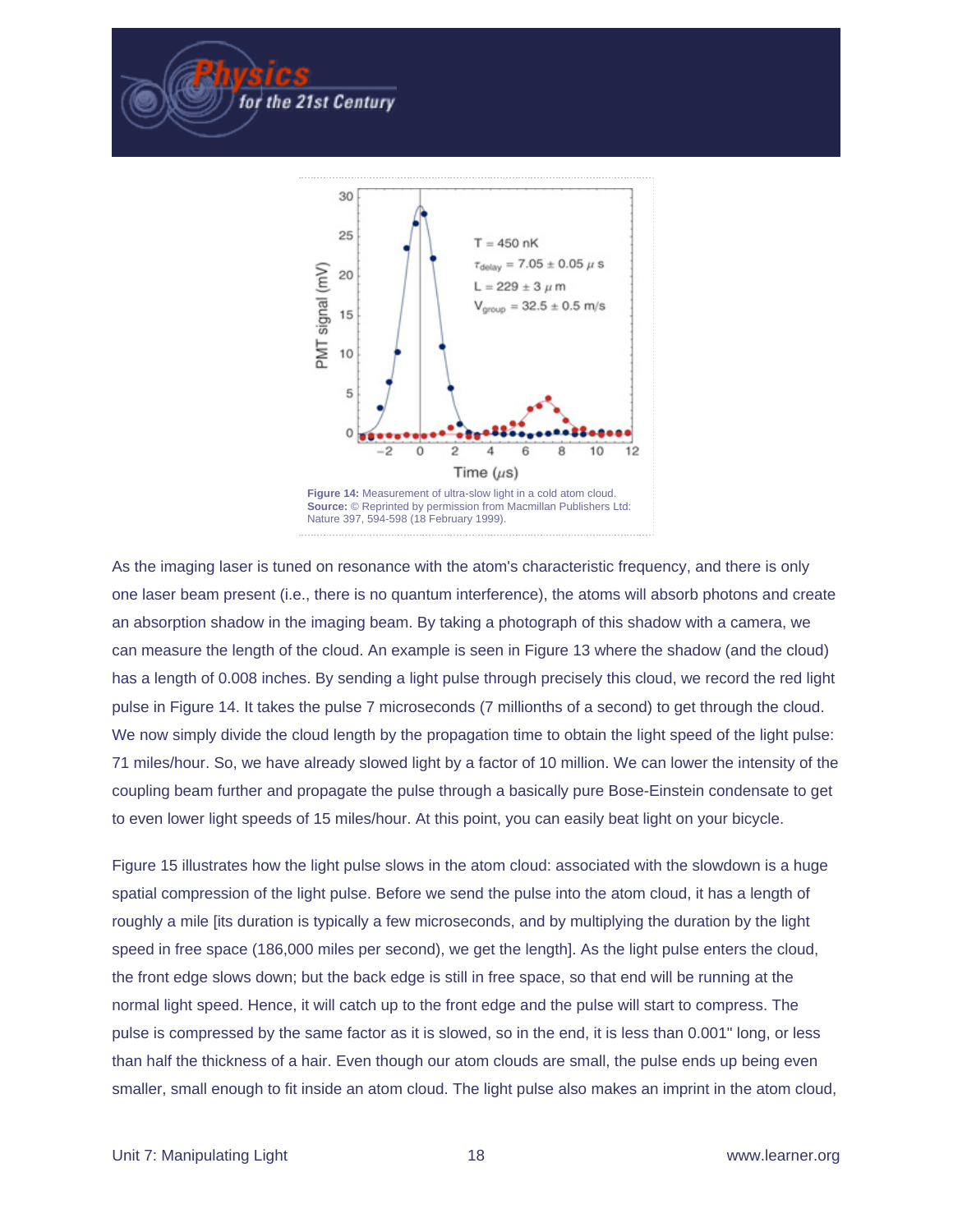

really a little holographic imprint. Within the localized pulse region, the atoms are in these dark states we discussed earlier. The spatial modulation of the dark state mimics the shape of the light pulse: in the middle of the pulse where the electric field of the probe laser is high, a large fraction of an atom's state is transferred from 1 to 2. At the fringe of the pulse, only a small fraction is in 2; and outside the light pulse, an atom is entirely in the initial state 1. The imprint follows the light pulse as it slowly propagates through the cloud. Eventually, the light pulse reaches the end of the cloud and exits into free space where the front edge takes off as the pulse accelerates back up to its normal light speed. In the process, the light pulse stretches out and regains the length it had before it entered the medium.

It is interesting to note that when the light pulse has slowed down, only a small amount of the original energy remains in the light pulse. Some of the missing energy is stored in the atoms to form the holographic imprint, and most is sent out into the coupling laser field. (The coupling photons already there stimulate new photons to join and generate light with the same wavelength, direction, and phase). When the pulse leaves the medium, the energy is sucked back out of the atoms and the coupling beam, and it is put back into the probe pulse.



Try to run the animation again and click on the screen when the pulse is slowed down, compressed, and contained in the atom cloud: The light pulse stops. You might ask: Could we do the same in the lab? The answer is: Yes, indeed, and it is just as easy—just block the coupling laser. As mentioned earlier, when the coupling intensity decreases, the light speed also decreases, and the light pulse comes to a halt. The atoms try to maintain the dark state. If the coupling laser turns off, the atoms will try to absorb probe light and emit some coupling light, but the light pulse runs empty before anything really changes. So, the light pulse turns off but the information that was in the pulse is not lost: it is preserved in the holographic imprint that was formed and that stays in the atom cloud.

Before we move on, it is interesting to pause for a moment. The slowing of light to bicycle speed in a Bose-Einstein condensate in 1999 stimulated a great many groups to push for achieving slow light.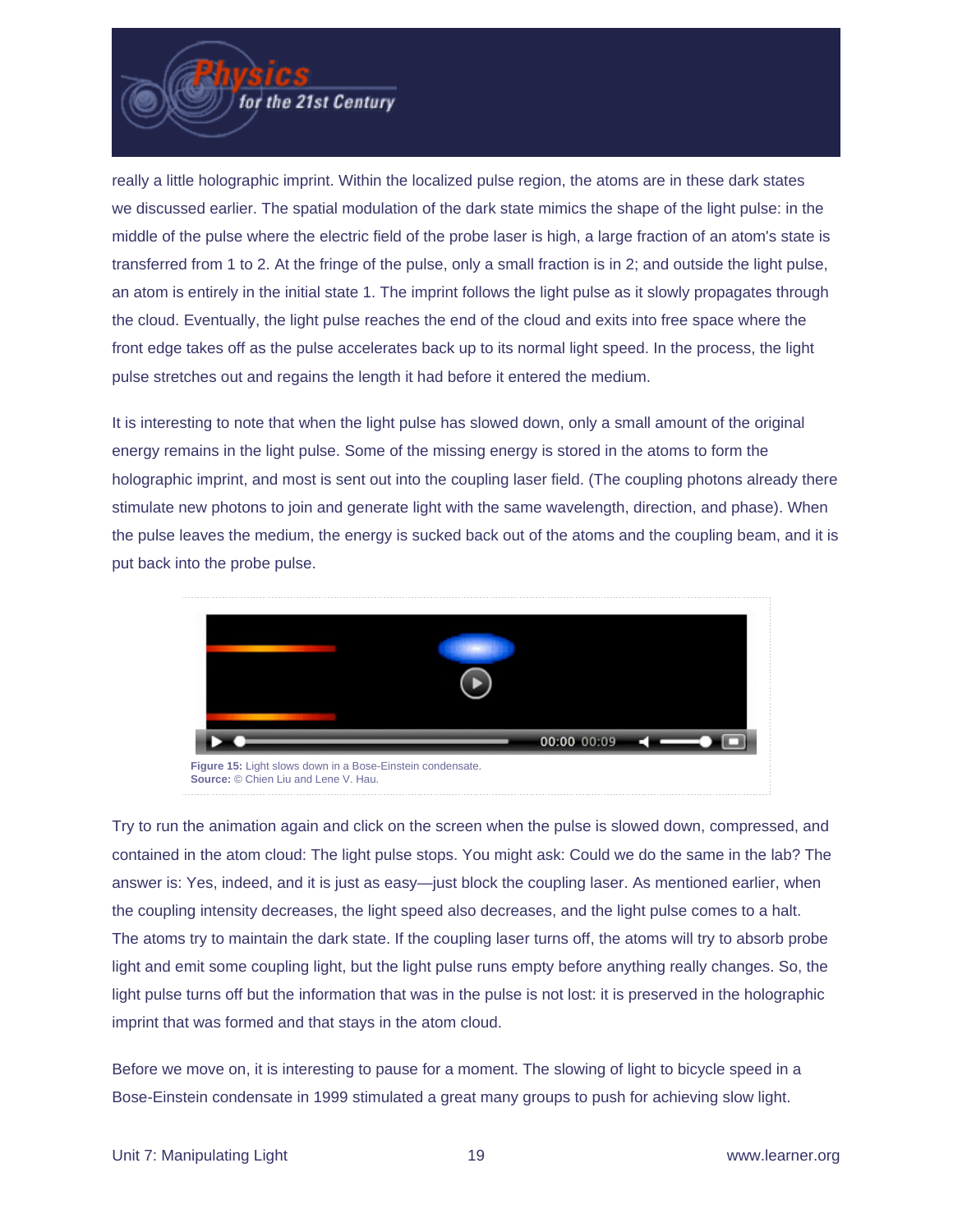

In some cases, it also stopped light in all kinds of media, such as hot gases, cooled solids, room temperature solids, optical fibers, integrated resonators, photonic crystals, and quantum wells, and with classical or quantum states of light. The groups include those of Scully at Texas A&M, Budker at Berkeley, Lukin and Walsworth at Harvard and CFA, Hemmer at Hanscom AFB, Boyd at Rochester, Chuang at UIUC, Chang-Hasnain at Berkeley, Kimble at Caltech (2004), Kuzmich at Georgia Tech, Longdell et al. in Canberra, Lipson at Cornell, Gauthier at Duke, Gaeta at Cornell, Vuckovic at Stanford, Howell at Rochester, and Mørk in Copenhagen, to name just a few.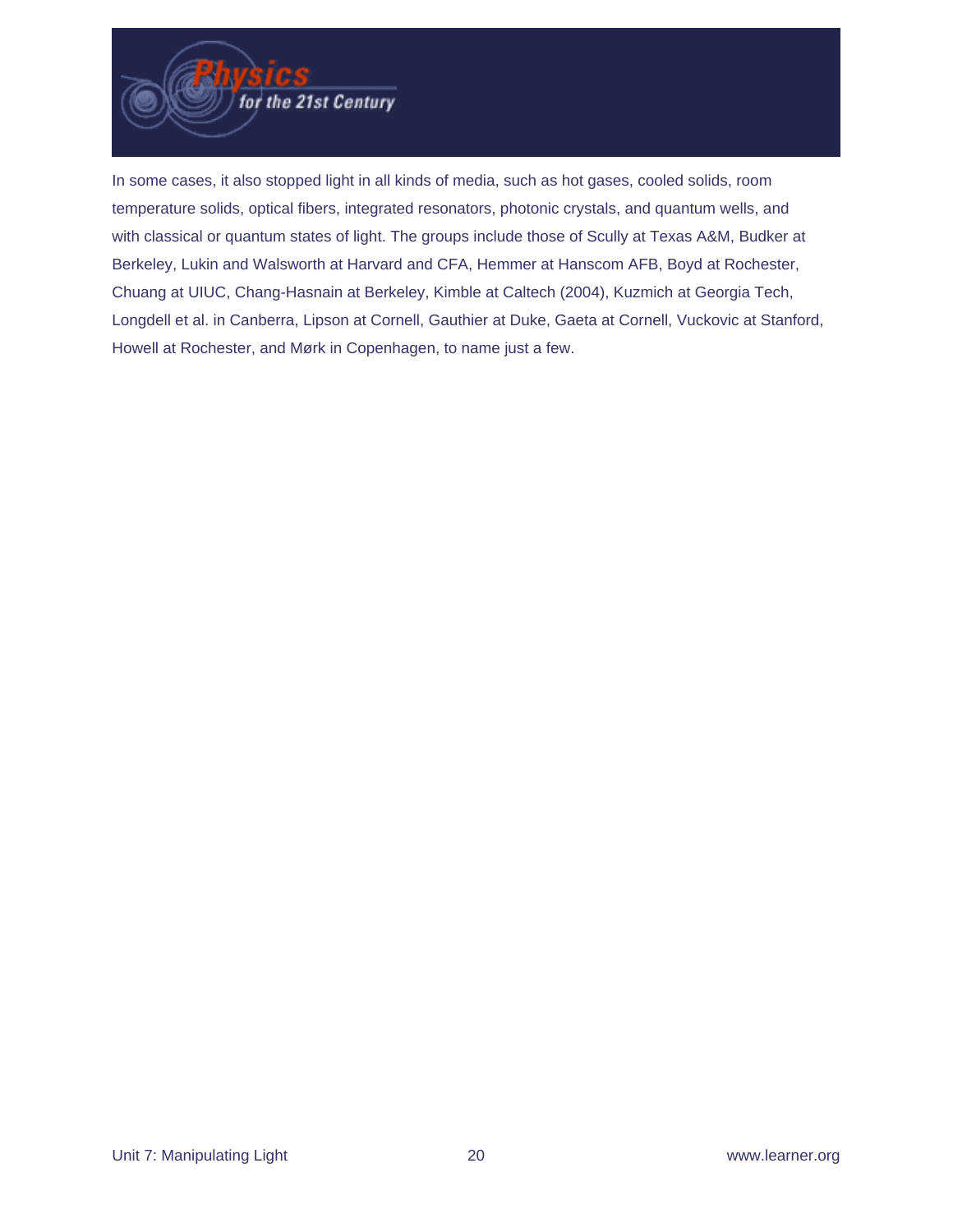

## Section 7: Converting Light to Matter and Back: Carrying Around Light Pulses



Light and other electromagnetic waves carry energy, and that energy comes in quanta called "photons." The energy of a photon is proportional to the frequency of the light with a constant of proportionality called Planck's constant. We have already encountered photons on several occasions and seen that photons carry more than energy—they also carry momentum: an atom gets that little kick each time it absorbs or

Nature 445, 623-626 (8 February 2007).

emits a photon.

When we slow, compress, stop, or extinguish a light pulse in a Bose-Einstein condensate, we end up with the holographic, dark state imprint where atoms are in states 1 and 2 at the same time. That part of an atom which is in state 2 got there by the absorption of a probe laser photon and the emission of a coupling laser photon. It has thus received two momentum kicks: one from each laser field. Therefore, the state 2 imprint starts to move slowly—at a few hundred feet per hour. It will eventually exit the condensate and move into free space.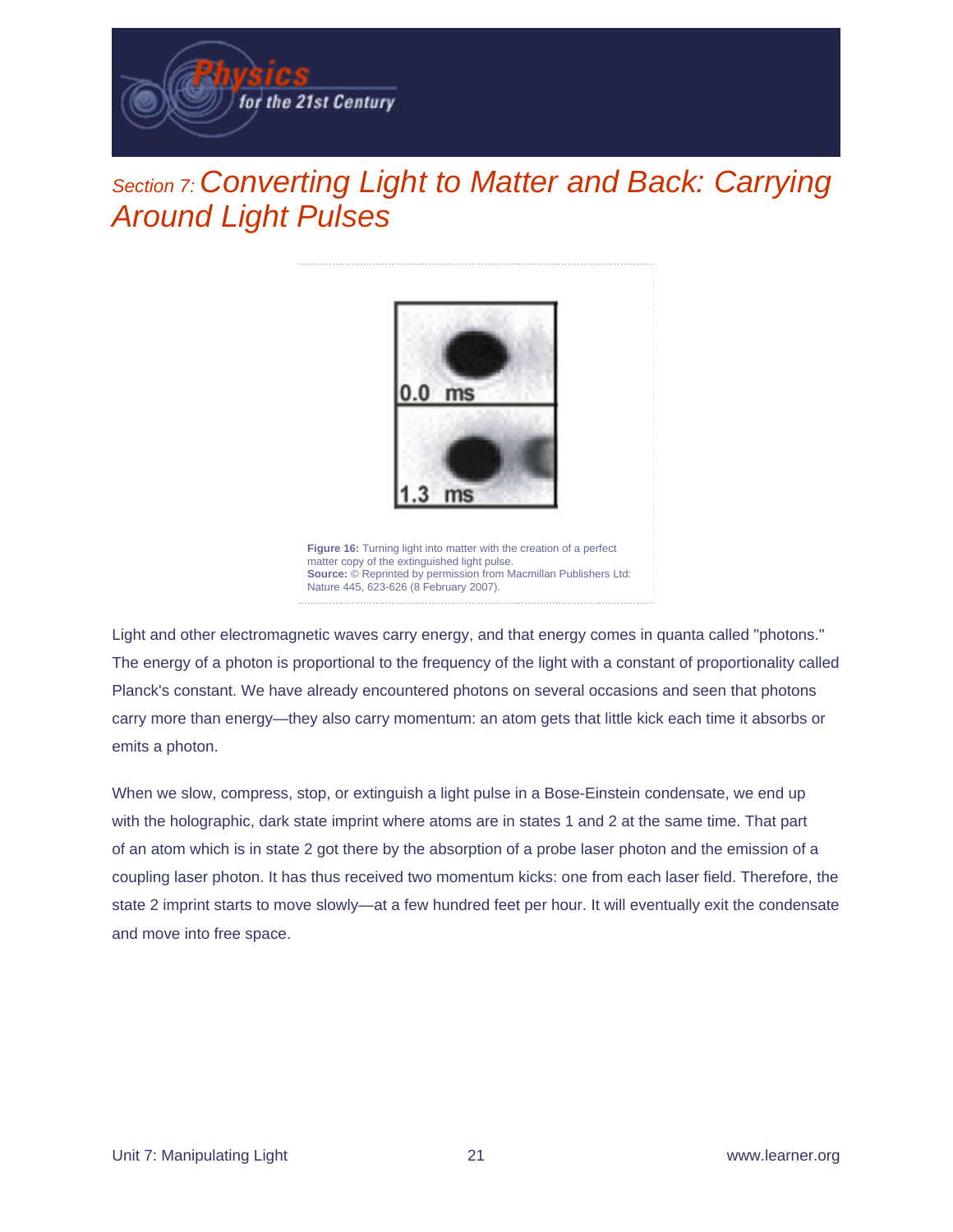



At this point, we have created, out in free space, a matter copy of the light pulse that was extinguished. This matter copy can be photographed as shown in Figure 16. It takes the matter copy roughly one-half millisecond to exit the condensate, and we note that it has a boomerang shape. Why? Because when the light pulse slows down in the condensate, it slows most along the centerline of the condensate where the density of atoms is highest. Therefore, the light pulse itself develops a boomerang shape, which is clearly reflected in its flying imprint.

It is also interesting to remember that the atoms are in a superposition of quantum states: An atom in the matter copy is actually both in the matter copy traveling along and at the same time stuck back in the original condensate. When we photograph the matter copy, however, we force the atoms to make a decision as to "Am I here, or am I there?" The wavefunction collapses, and the atom is forced into a single definite quantum state. If we indeed have at hand a perfect matter copy of the light pulse, it should carry exactly the same information as the light pulse did before extinction; so could we possibly turn the matter copy back into light? Yes.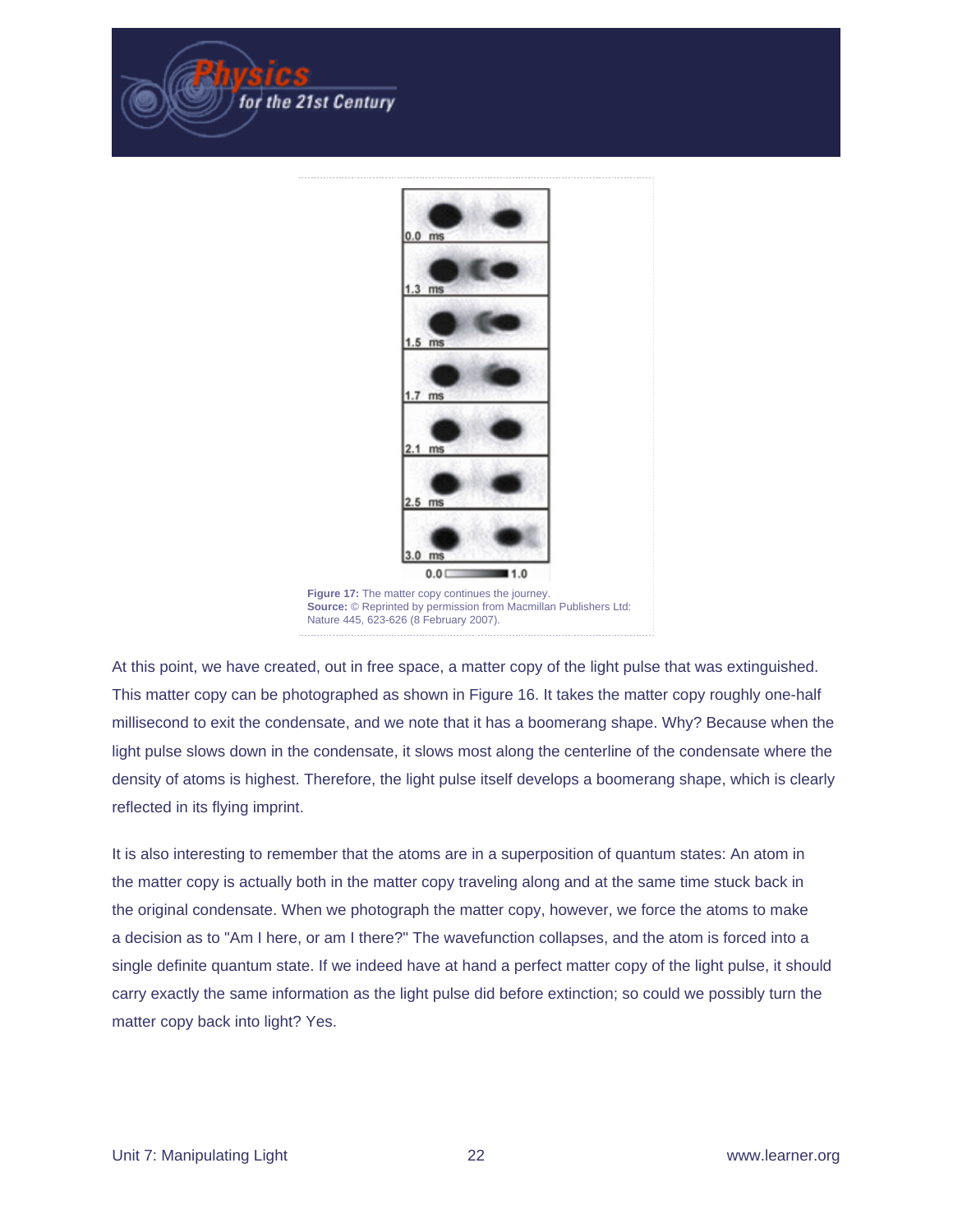

for the 21st Century

To test this, we form a whole different condensate of atoms in a different location, and we let the matter copy move into this second condensate. Two such condensates are shown in Figure 17. In these experiments, the light pulse comes in from the left and is stopped and extinguished in the first (leftmost) condensate. The generated matter copy travels into and across free space, and at some point it reaches the second (rightmost) condensate. If we don't do anything, the matter copy will just go through the condensate and come out on the other side at 2.5 ms and 3.0 ms (See Figure 18). On the other hand, once the matter copy is imbedded in the second condensate, if we turn on the coupling laser...out comes the light pulse! The regenerated light pulse is shown in Figure 18a.

So here, we have stopped and extinguished a light pulse in one condensate and revived it from a completely different condensate in a different location. Try to run the animation in Figure 19 and test this process for yourself.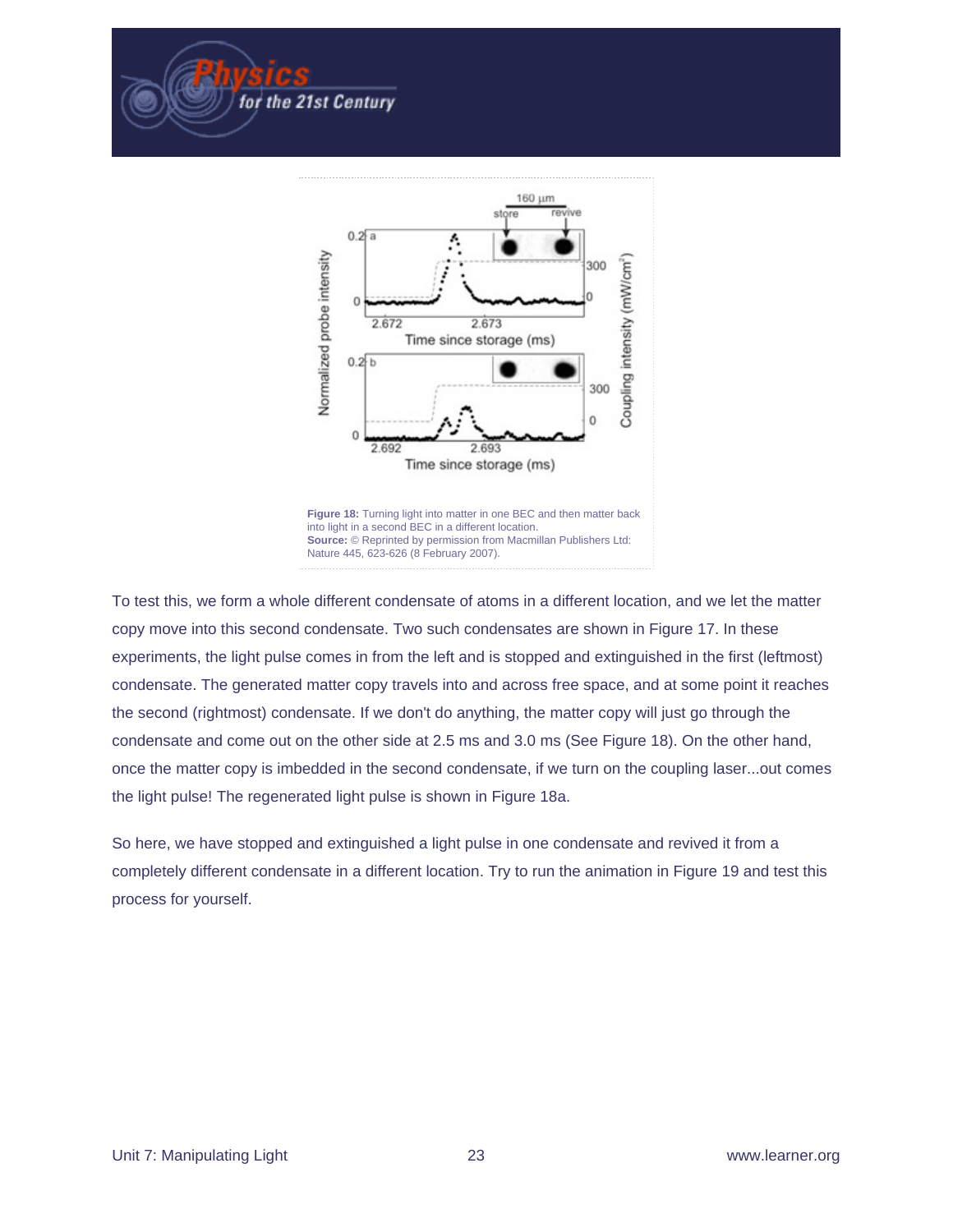

#### Quantum puzzles

The more you think about this, the weirder it is. This is quantum mechanics seriously at play. The matter copy and the second receiver condensate consist of two sets of atoms that have never seen each other, so how can they together figure out to revive the light pulse? The secret is that we are dealing with Bose-Einstein condensates. When we illuminate the atoms in the matter copy with the coupling laser, they act as little radiating antennae. Under normal circumstances, these antennae would each do its own thing, and the emitted radiation would be completely random and contain no information. However, the lock-step nature of the receiver condensate will phase lock the antennae so they all act in unison, and together they regenerate the light pulse with its information preserved. When the light pulse is regenerated, the matter copy atoms are converted to state 1 and added as a bump on the receiver condensate at the revival location. The light pulse slowly leaves the region, exits the condensate, and speeds up.

This demonstrated ability to carry around light pulses in matter has many implications. When we have the matter copy isolated in free space, we can grab onto it—for example, with a laser beam—and put it "on the shelf" for a while. We can then bring it to a receiver condensate and convert it back into light. And while we are holding onto the matter copy, we can manipulate it, change its shape—its information content. Whatever changes we make to the matter copy will then be contained in the revived light pulse. In Figure 18b, you see an example of this: During the hold time, the pulse is changed from a single-hump to a double-hump pulse.

You might ask: How long can we hold on to a light pulse? The record so far is a few seconds. During this time, light can go from the Earth to the Moon! In these latest experiments, we let the probe and coupling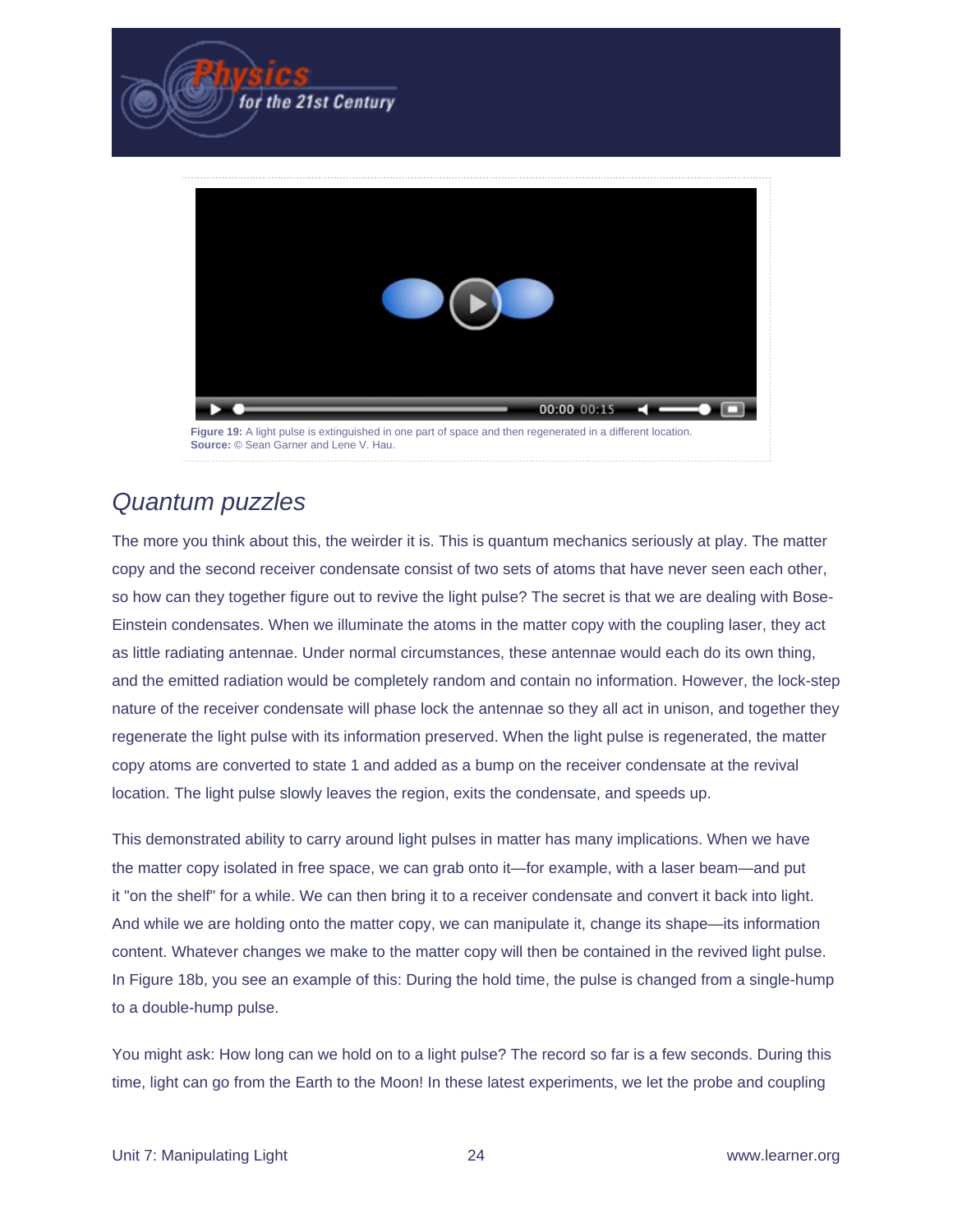

beams propagate in the same direction; so there is basically no momentum kick to the matter imprint, and it stays in the atom condensate where it was created. When atoms in the matter imprint collide with the host condensate, they can scatter to states other than 1 and 2. This will lead to loss of atoms from the imprint and therefore to loss of information. By exposing the atom cloud to a magnetic field of just the right magnitude, we can minimize such undesired interactions between the matter imprint and the host condensate. Even more, we can bring the system into a phase-separating regime where the matter imprint wants to separate itself from the host condensate, much like an oil drop in water. The matter imprint digs a hole for itself in the host, and the imprint can snugly nestle there for extended time scales without suffering damaging collisions. Also, we can move the matter imprint to the opposite tip of the condensate from where it came in, and the imprint can now be converted to light that can immediately exit the condensate without losses. This shows some of the possibilities we have for manipulating light pulses in matter form.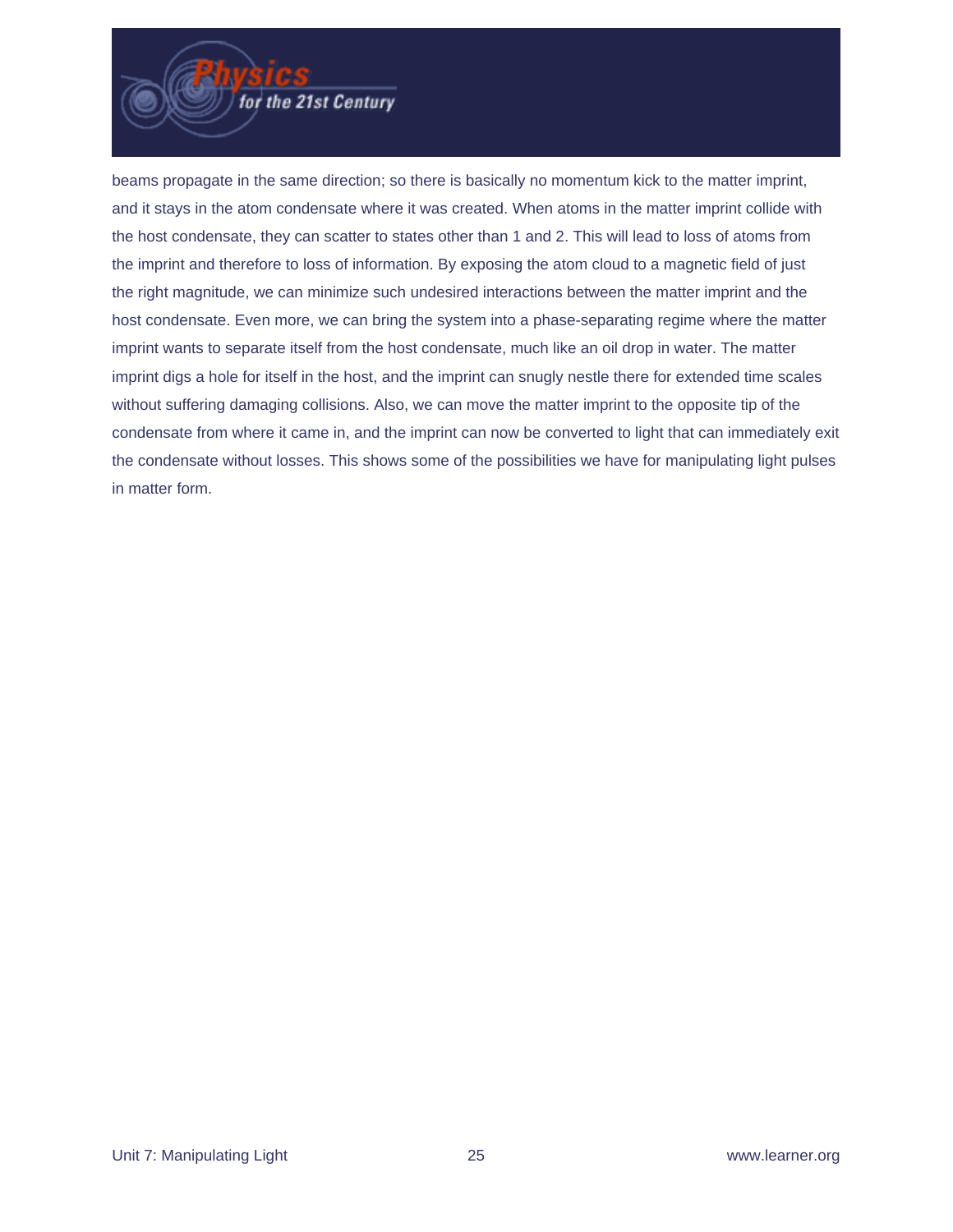Section 8: Potential Long-Term Applications: Quantum **Processing** 

for the 21st Century

The best and most efficient way to transport information is to encode it in light and send it down an optical fiber where it can propagate with low loss and at high data rates. This process is used for information traveling over the Internet. However to manipulate—or process—the information, it is much better to have it in matter form, as you can grab matter and easily change it. In current fiber optical networks, optical pulses are changed to electronic signals at nodes in the network. However, in these systems with existing conversion methods, the full information capacity of light pulses cannot be utilized and maintained. Using instead the methods described above, all information encoded in light—including its quantum character—can be preserved during conversion between light and matter, and the information can be powerfully processed. This is particularly important for creating quantum mechanical analogues of the Internet. Transport and processing of data encoded in quantum states can be used for teleportation and secure encryption. The ability to process quantum information is needed for the development of quantum computers.



One possible application of the powerful methods for light manipulation described above is in quantum computing. In our current generation of computers, data are stored in memory as bit patterns of 0s and 1s (binary numbers). In a quantum computer, the 1s and 0s are replaced with quantum superpositions of 1's and 0's, called [qubits](http://physics.digitalgizmo.com/courses/physics/glossary/definition.html?invariant=qubit), which can be 0 and 1 at the same time. Such computers, if they can be built, can solve a certain set of hard problems that it would take an ordinary computer a very long time (longer than the life of the universe) to crack. The trick is that because of quantum superposition, the input bit register in a quantum computer can hold all possible input values simultaneously, and the computer can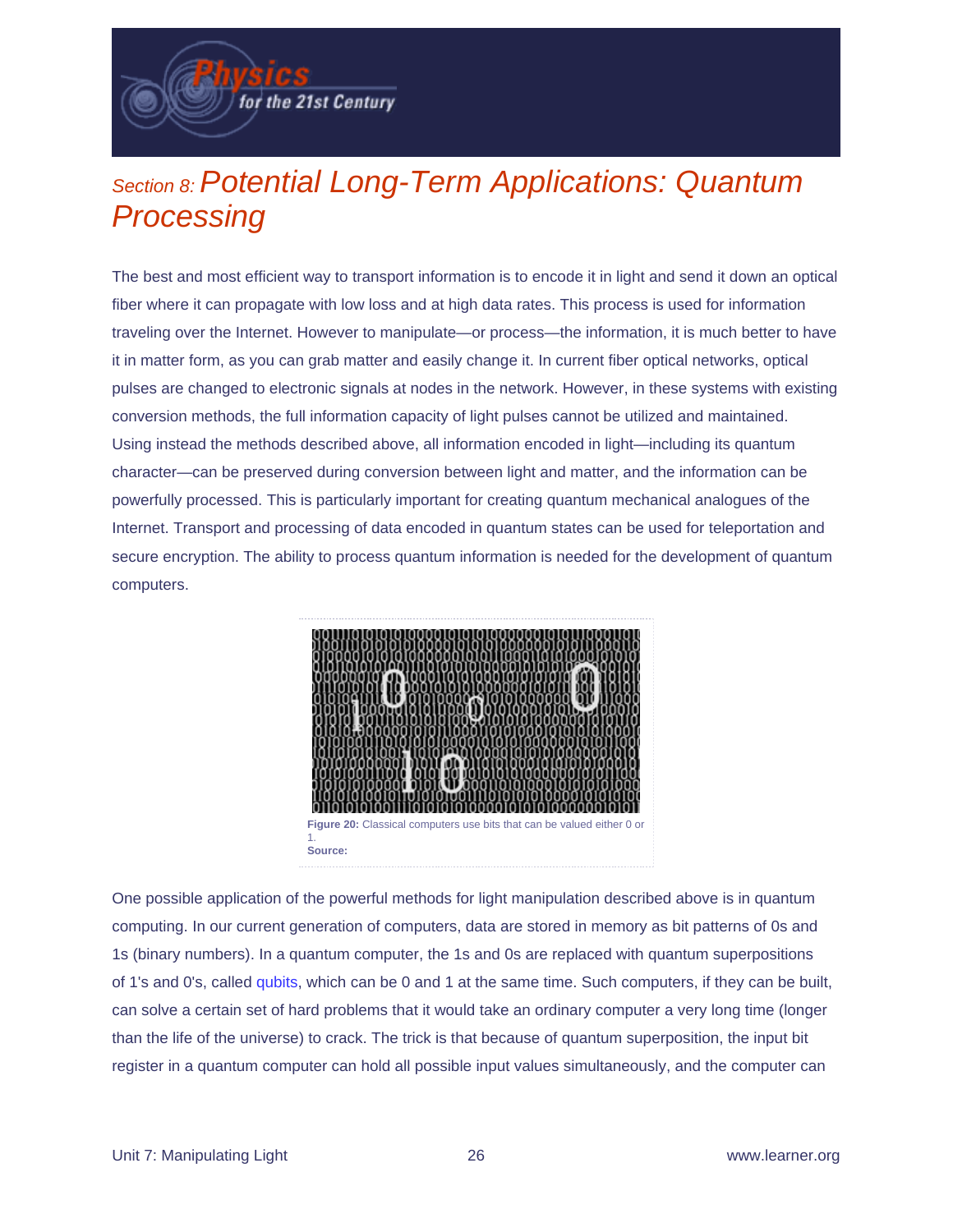

carry out a large number of calculations in parallel, storing the results in a single output register. Here we get to another important aspect of quantum computing: [entanglement](http://physics.digitalgizmo.com/courses/physics/glossary/definition.html?invariant=entanglement).

Let's look at a simple case of entanglement, involving a light pulse containing a single photon (i.e., we have a single energy quantum in the light pulse. There is some discussion as to whether this is a case of true entanglement, but it serves to illustrate the phenomenon in any case). If we send the photon onto a beamsplitter, it has to make a choice between two paths. Or rather, quantum mechanics allows the photon to not actually make up its mind: The photon takes both paths at the same time. We can see this through interference patterns that are made even when the photon rate is so low that less than one photon is traveling at a time. But if we set up a light detector to monitor one of the two paths, we will register a click (a photon hit) or no click, each with a 50% chance. Now say some other (possibly distant) observer sets up a detector to monitor the other path. In this case, if this second observer detects a click, that instantaneously affects our own measurement: We will detect "no click" with 100% probability (or vice versa, an absolutely certain click if the remote observer has detected no click), since each photon can be detected only once. And this happens even in cases where the detectors are at a very large distance from each other. This is entanglement: the quantum correlation of two spatially separated quantum states. The fact that a measurement in one location on part of an entangled state immediately affects the other part of the state in a different location—even if the two locations are separated by a very large distance—is a nonlocal aspect of quantum mechanics. Entangled states are hard to maintain, because interactions with the environment destroy the entanglement. They thus rarely appear in our macroscopic world, but that doesn't stop them from being essential in the quantum world.

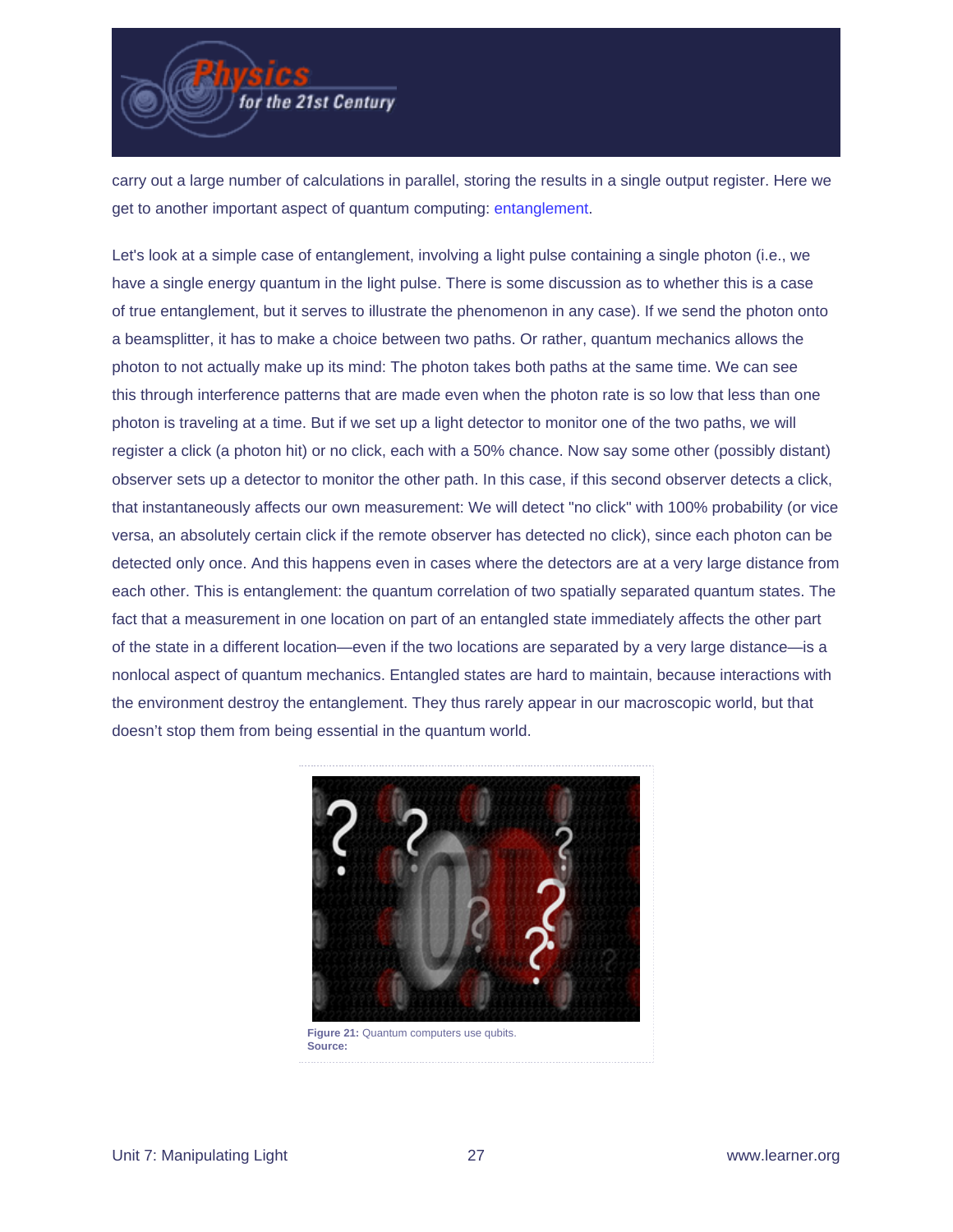Now that we know what entanglement is, let's get back to the quantum computer. Let's say the quantum computer is set up to perform a particular calculation. One example would be to have the result presented at the output vary periodically with the input value (for example, if the computer calculates the value of the sine function). We wish to find the repetition period. The input and output registers of the computer each consist of a number of quantum bits, and the quantum computation leaves these registers in a superposition of matched pairs, where each pair has the output register holding the function value for the corresponding input register value. This is, in fact, an entangled state of the two registers, and the entanglement allows us to take advantage of the parallelism of the quantum computation. As in the beamsplitter example described above, a measurement on the output register will immediately affect the input register that will be left holding the value that corresponds to the measured output value. If the output repeats periodically as we vary the input, many inputs will correspond to a particular output, and the input register ends up in a superposition of precisely these inputs. This represents a great advantage over a classical calculation: After just one run-through of the calculation, global information—the repetition period—is contained in the input register. After a little "fiddling," this period can be found and read back out with many fewer operations than a classical computer requires. In a classical calculation, we would have to run the computation many times—one for each input value—to slowly, step by step, build up information about the periodicity.

for the 21st Century



**Figure 22:** A two-bit quantum computer implemented with two beryllium ions trapped in a slit in an alumina substrate with gold electrodes. **Source:** © J. Jost, NIST.

Whether quantum computers can be turned into practical devices remains to be seen. Some of the questions are: Can the technology be scaled? That is, can we generate systems with enough quantum bits to be interesting? Is the processing (the controlled change of quantum states) fast enough that it happens before coupling to the surroundings leads to "dephasing," that is to destruction of the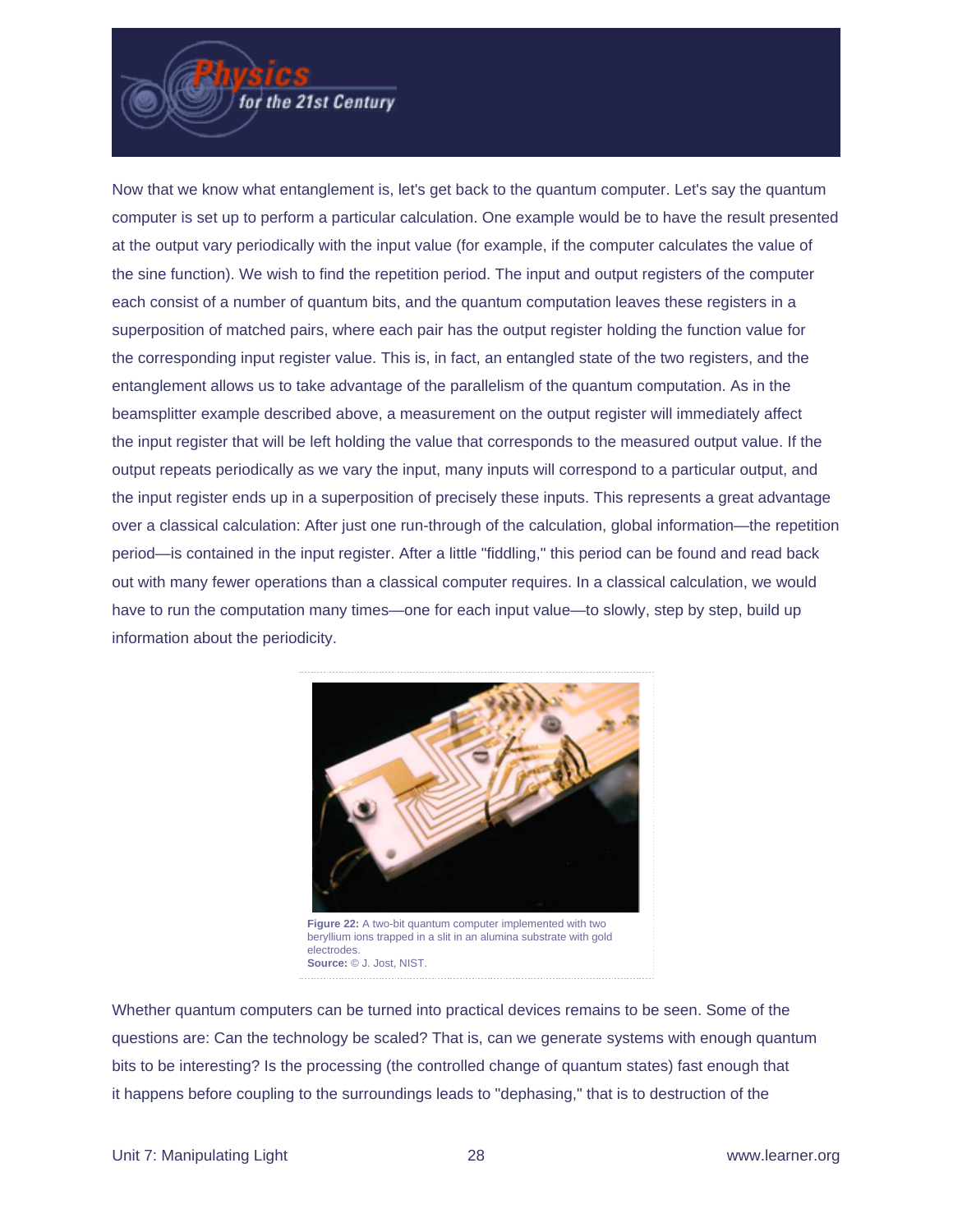

superposition states and the entanglement? Many important experiments aimed at the implementation of a quantum computer have been performed, and quantum computing with a few qubits has been successfully carried out, for example, with ions trapped in magnetic traps (See Figure 22). Here, each ion represents a quantum bit, and two internal states of the ion hold the superposition state corresponding to the quantum value of the bit. Encoding quantum bits—or more generally quantum states—via slow light-generated imprints in Bose-Einstein condensates presents a new and interesting avenue toward implementation of quantum computation schemes: The interactions between atoms can be strong, and processing can happen fast. At the same time, quantum dephasing mechanisms can be minimized (as seen in the experiments with storage times of seconds). Many light pulses can be sent into a Bose-Einstein condensate and the generated matter copies can be stored, individually manipulated, and led to interact. One matter copy thus gets affected by the presence of another, and these kinds of operations called conditional operations—are of major importance as building blocks for quantum computers where generation of entanglement is essential. After a series of operations, the resulting quantum states can be read back out to the optical field and communicated over long distances in optical fibers.

The transfer of quantum information and correlations back and forth between light and matter in Bose-Einstein condensates may allow for whole new processing algorithms where the classical idea of bit-bybit operations is replaced by global processing algorithms where operations are performed simultaneously on 3D input patterns, initially read into a condensate, and with use of the full coherence—phase-lock nature—of the condensate. Fundamental questions, regarding the information content of condensates, for example, will need to be addressed.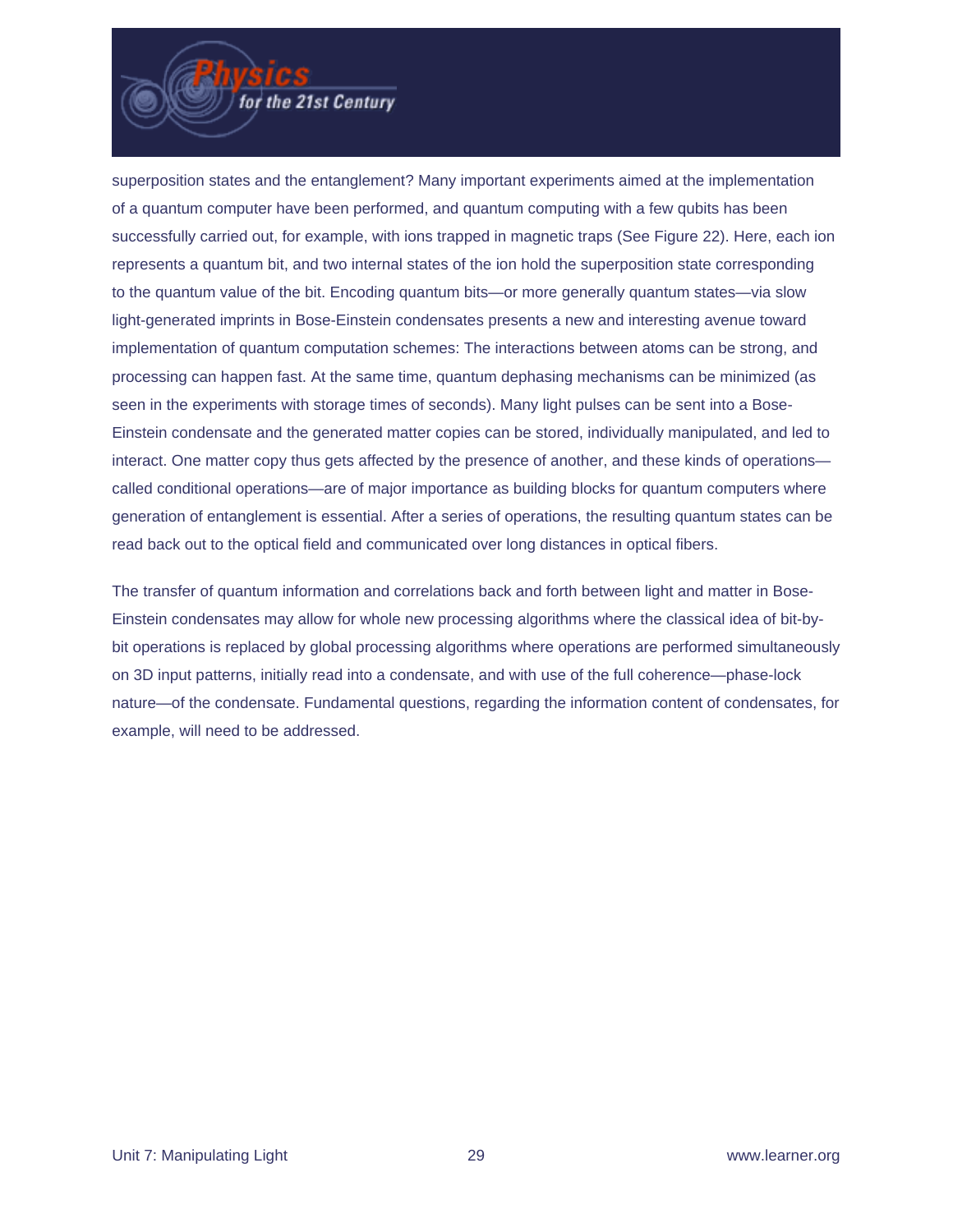

for the 21st Century

Another potential application of slow light-based schemes for quantum information processing, which has the promise to be of more immediate, practical use, is for secure encryption of data sent over a communication network (for example, for protecting your personal information when you send it over the Internet). Entangled quantum states can be used to generate secure encryption keys. As described above with the photon example, two distant observers can each make measurements on an entangled state. If we make a measurement we will immediately know what the other observer will measure. By generating and sharing several such entangled quantum states, a secure encryption key can be created. The special thing with quantum states is that if a spy listens in during transmission of the key, we would know: If a measurement is performed on a quantum state, it changes—once again: The wavefunction "collapses." So the two parties can use some of the shared quantum states as tests: They can communicate the result of their measurements using their cell phones. If there is not a complete agreement between expected and actual measurements at the two ends, it is a clear indication that somebody is listening in and the encryption key should not be used.

An efficient way to generate and transport entangled states can be achieved with the use of light (as in our photon example above) transmitted in optical fibers. However, the loss in fibers is not negligible, and entanglement distribution over long distances (above 100 km, say) has to be made in segments. Once the individual segments are entangled, they must then be connected in pairs to distribute the entanglement between more distant locations. For this to be possible, we must be able to sustain the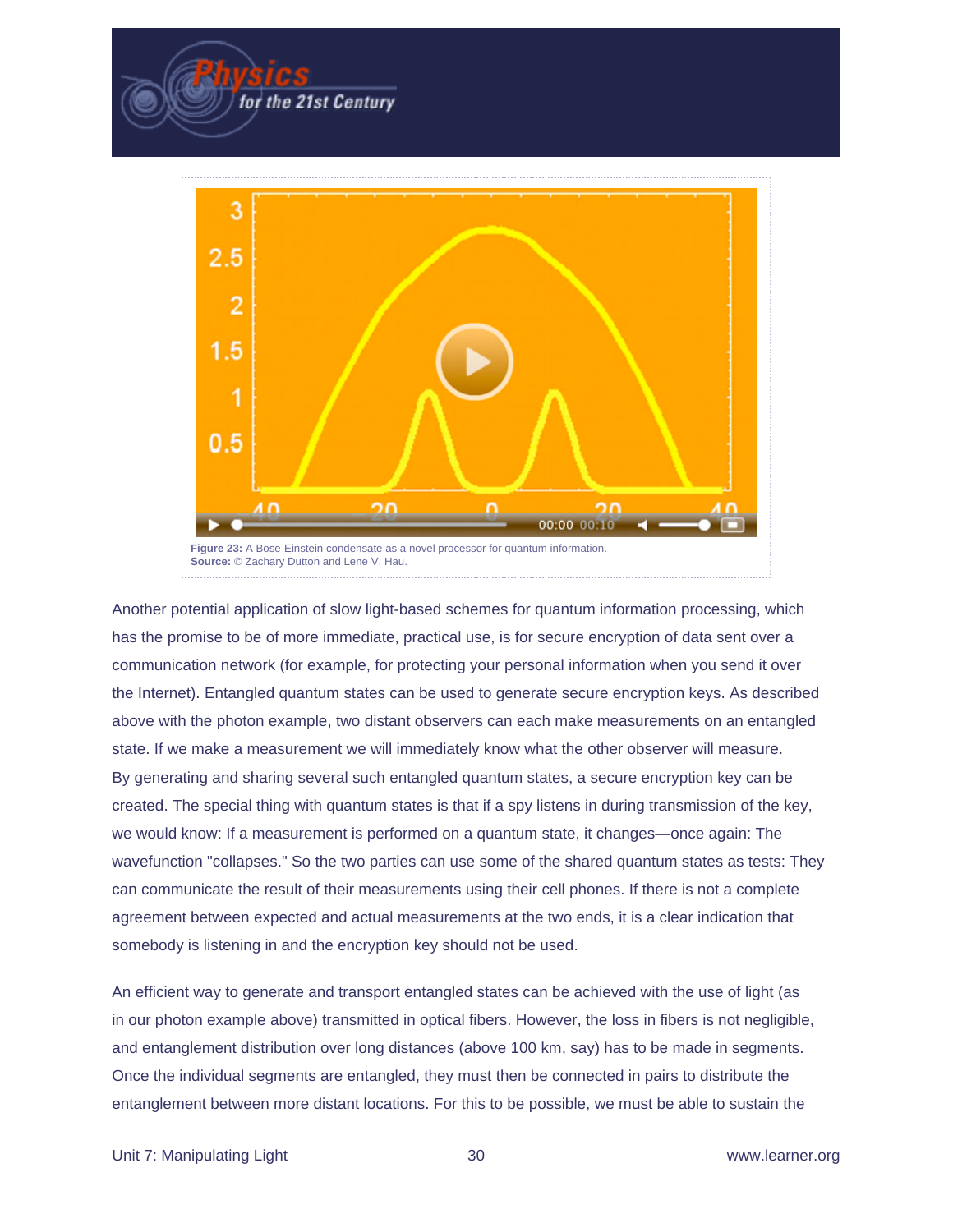

entanglement achieved in individual segments such that all the segments can eventually be connected. And here, the achievement of hold times for light of several seconds, as described above, is really important.



**Figure 24:** Was Newton right after all: "Are not gross Bodies and Light convertible into one another...? **Source:** © Sean Garner and Lene V. Hau.

There are numerous applications for slow and stopped light, and we have explored just a few of them here. The important message is that we have achieved a complete symmetry between light and matter, and we get there by making use of both lasers and Bose-Einstein condensates. A light pulse is converted to matter form, and the created matter copy—a perfect imitation of the light pulse that is extinguished —can be manipulated: put on the shelf, moved, squeezed, and brought to interact with other matter. At the end of the process, we turn the matter copy back into light and beam it off at 186,000 miles per hour. During formation of the matter copy—by the slowing and imprinting of the input light pulse in a Bose-Einstein condensate—it is essential that the coupling laser field is present with its many photons that are all in lock-step. And when the manipulated matter copy is transformed back into light, the presence of many atoms in the receiver (or host) BEC that are all in lock-step is of the essence.

So, we have now come full circle: From Newton over Huygens, Young, and Maxwell, we are now back to Newton:

In Opticks, published in 1704, Newton theorized that light was made of subtle corpuscles and ordinary matter of grosser corpuscles. He speculated that through an alchemical transmutation, "Are not gross Bodies and Light convertible into one another, ...and may not Bodies receive much of their Activity from the Particles of Light which enter their Composition?"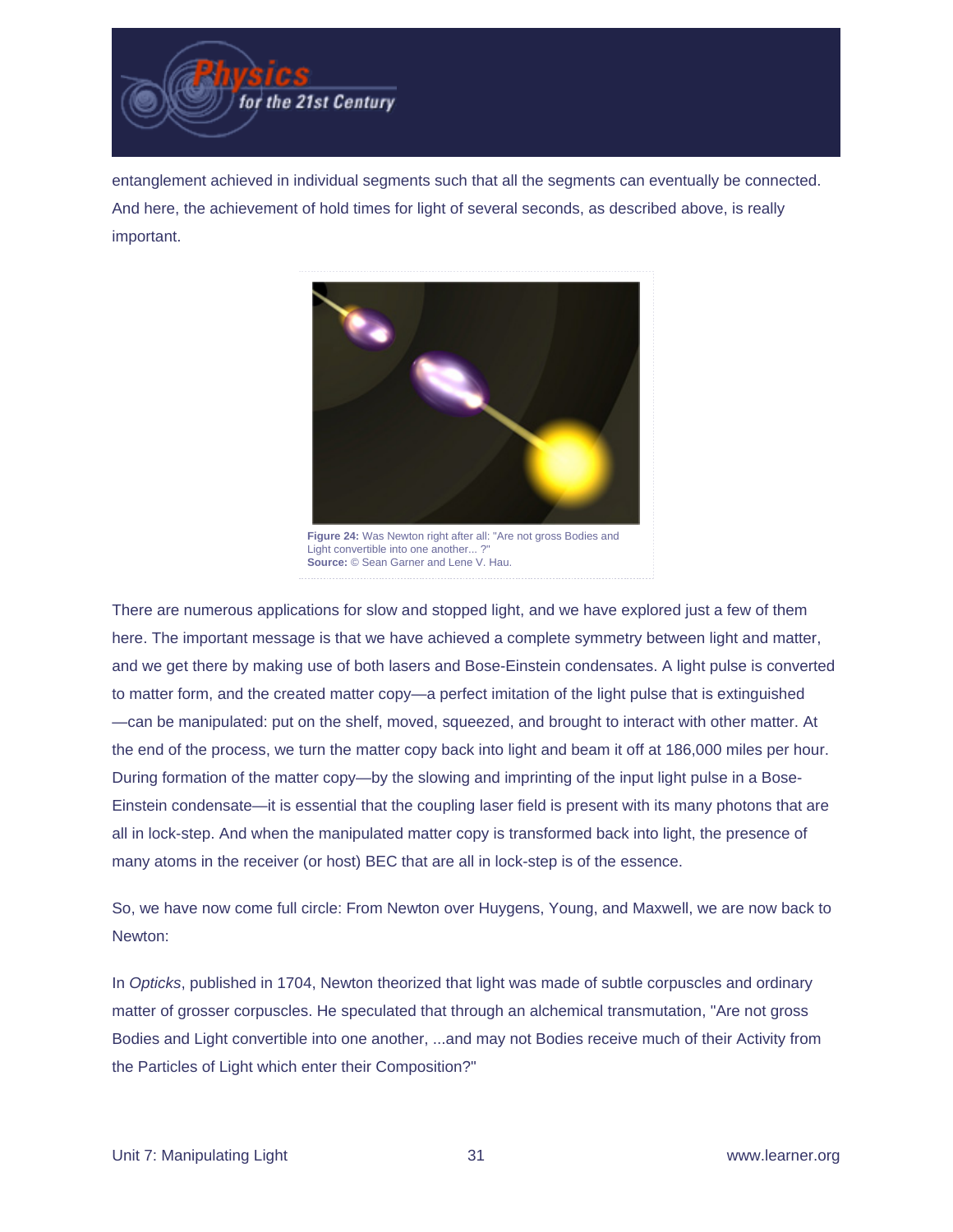

# Section 9: Further Reading

- Video lectures on quantum computing by Oxford Professor David Deutsch: http:// www.quiprocone.org/Protected/DD\_lectures.htm.
- Lene Vestergaard Hau, "Frozen Light," Scientific American, 285, 52-59 (July 2001), and Special Scientific American Issue entitled, "The Edge of Physics" (2003).
- Lene Vestergaard Hau, "Taming Light with Cold Atoms," Physics World 14, 35-40 (September 2001). Invited feature article. Published by Institute for Physics, UK.
- Simon Singh, "The Code Book: The Science of Secrecy from Ancient Egypt to Quantum Cryptography," Anchor, reprint edition (August 29, 2000).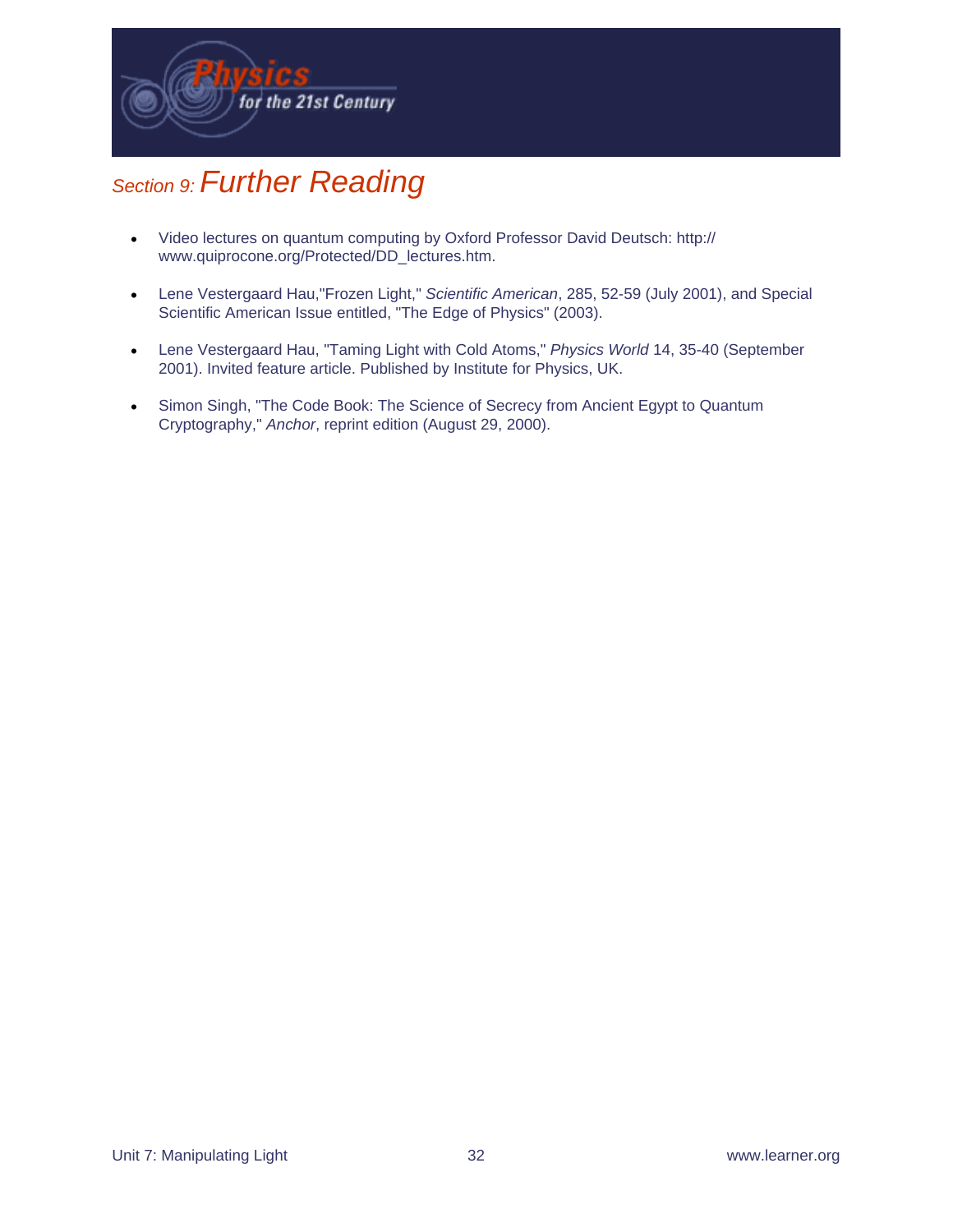

for the 21st Century

Bose-Einstein condensate: A Bose-Einstein condensate, or BEC, is a special phase of matter in which the quantum mechanical wavefunctions of a collection of particles line up and overlap in a manner that allows the particles to act as a single quantum object. The electrons in a superconductor form a BEC; superfluid helium is an example of a liquid BEC. BECs can also be created from dilute gases of ultracold atoms and molecules.

Doppler shift (Doppler effect): The Doppler shift is a shift in the wavelength of light or sound that depends on the relative motion of the source and the observer. A familiar example of a Doppler shift is the apparent change in pitch of an ambulance siren as it passes a stationary observer. When the ambulance is moving toward the observer, the observer hears a higher pitch because the wavelength of the sound waves is shortened. As the ambulance moves away from the observer, the wavelength is lengthened and the observer hears a lower pitch. Likewise, the wavelength of light emitted by an object moving toward an observer is shortened, and the observer will see a shift to blue. If the light-emitting object is moving away from the observer, the light will have a longer wavelength and the observer will see a shift to red. By observing this shift to red or blue, astronomers can determine the velocity of distant stars and galaxies relative to the Earth. Atoms moving relative to a laser also experience a Doppler shift, which must be taken into account in atomic physics experiments that make use of laser cooling and trapping.

entanglement: In quantum mechanics, entanglement occurs when the quantum states of two particles that may be spatially separated are linked together. A measurement of one of the entangled particles implies the result of the same measurement made on the other entangled particle.

evaporative cooling: Evaporative cooling is a process used in atomic physics experiments to cool atoms down to a few billionths of a degree above absolute zero. The way it works is similar to how a cup of hot coffee cools through evaporation. Atoms are pre-cooled, usually with some kind of laser cooling, and trapped in a manner that imparts no additional energy to the atoms. The warmest atoms are removed from the trap, and the remaining atoms reach a new, lower equilibrium temperature. This process is typically repeated many times, creating small clouds of very cold atoms.

ground state: The ground state of a physical system is the lowest energy state it can occupy. For example, a hydrogen atom is in its ground state when its electron occupies the lowest available energy level.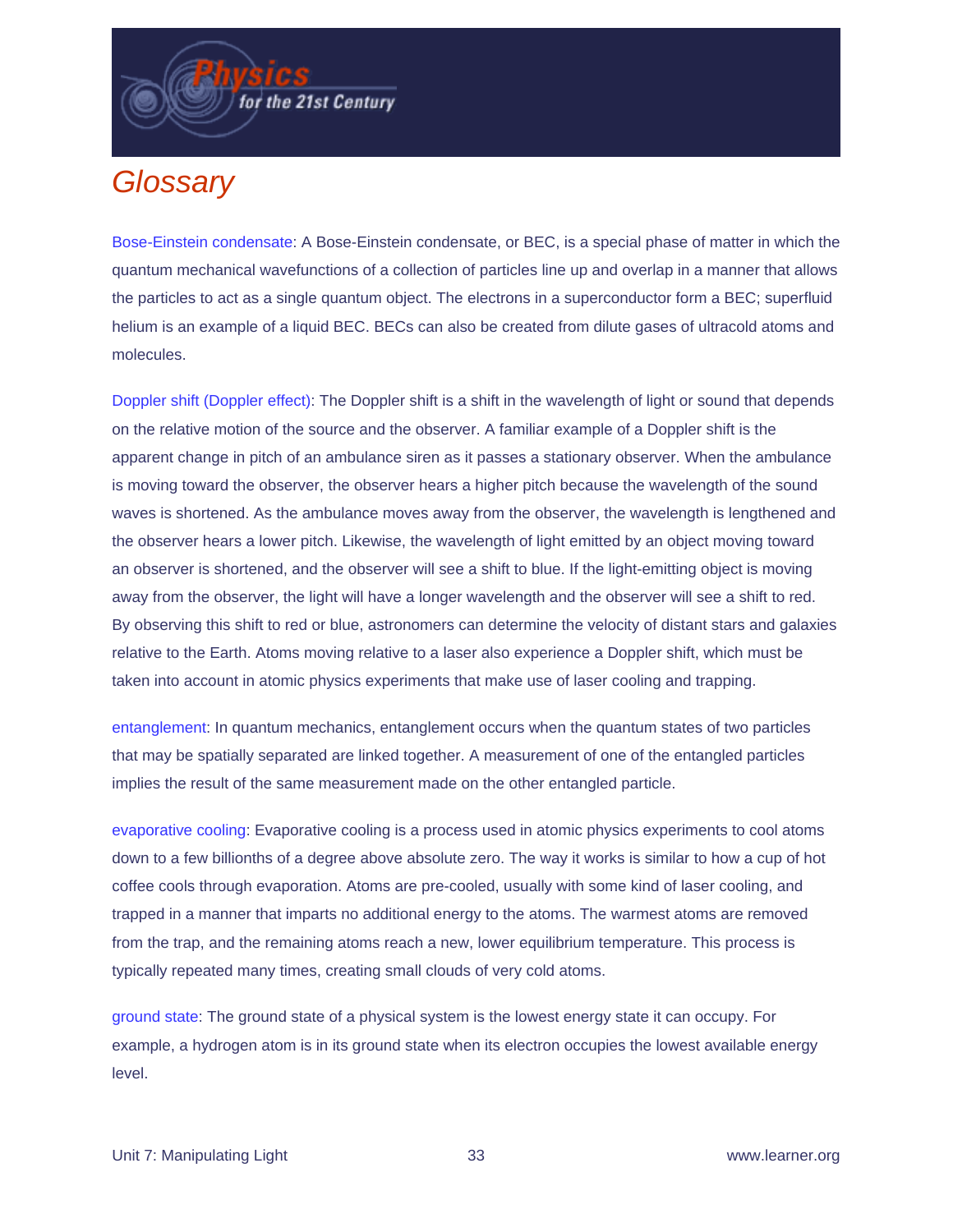

index of refraction: A material's index of refraction is defined as the speed that light travels in the material divided by the speed of light in a vacuum. Therefore, the index of refraction of the vacuum is equal to one. Light slows down as it enters a material due to the interaction between the oscillating electric and magnetic fields of the light wave and the constituent parts of the material. The index of refraction of air is 1.003, and the index of refraction of water is 1.33.

phase: In physics, the term phase has two distinct meanings. The first is a property of waves. If we think of a wave as having peaks and valleys with a zero-crossing between them, the phase of the wave is defined as the distance between the first zero-crossing and the point in space defined as the origin. Two waves with the same frequency are "in phase" if they have the same phase and therefore line up everywhere. Waves with the same frequency but different phases are "out of phase." The term phase also refers to states of matter. For example, water can exist in liquid, solid, and gas phases. In each phase, the water molecules interact differently, and the aggregate of many molecules has distinct physical properties. Condensed matter systems can have interesting and exotic phases, such as superfluid, superconducting, and quantum critical phases. Quantum fields such as the Higgs field can also exist in different phases.

interference: Interference is an effect that occurs when two or more waves overlap. In general, the individual waves do not affect one another, and the total wave amplitude at any point in space is simply the sum of the amplitudes of the individual waves at that point. In some places, the two waves may add together, and in other places they may cancel each other out, creating an interference pattern that may look quite different than either of the original waves. Quantum mechanical wavefunctions can interfere, creating interference patterns that can only be observed in their corresponding probability distributions.

light-year: A light-year is the distance that light, which moves at a constant speed, travels in one year. One light-year is equivalent to  $9.46 \times 10^{15}$  meters, or 5,878 billion miles.

optical molasses: Optical molasses is formed when laser beams for Doppler cooling are directed along each spatial axis so that atoms are laser cooled in every direction. Atoms can reach microkelvin temperatures in optical molasses. However, the molasses is not a trap, so the atoms can still, for example, fall under the influence of gravity.

qubit: A qubit is the quantum counterpart to the bit for classical computing. A bit, which is short for binary digit, is the smallest unit of binary information and can assume two values: zero and one. A qubit, or quantum bit, is in a quantum superposition of the values zero and one. Because the qubit is in a